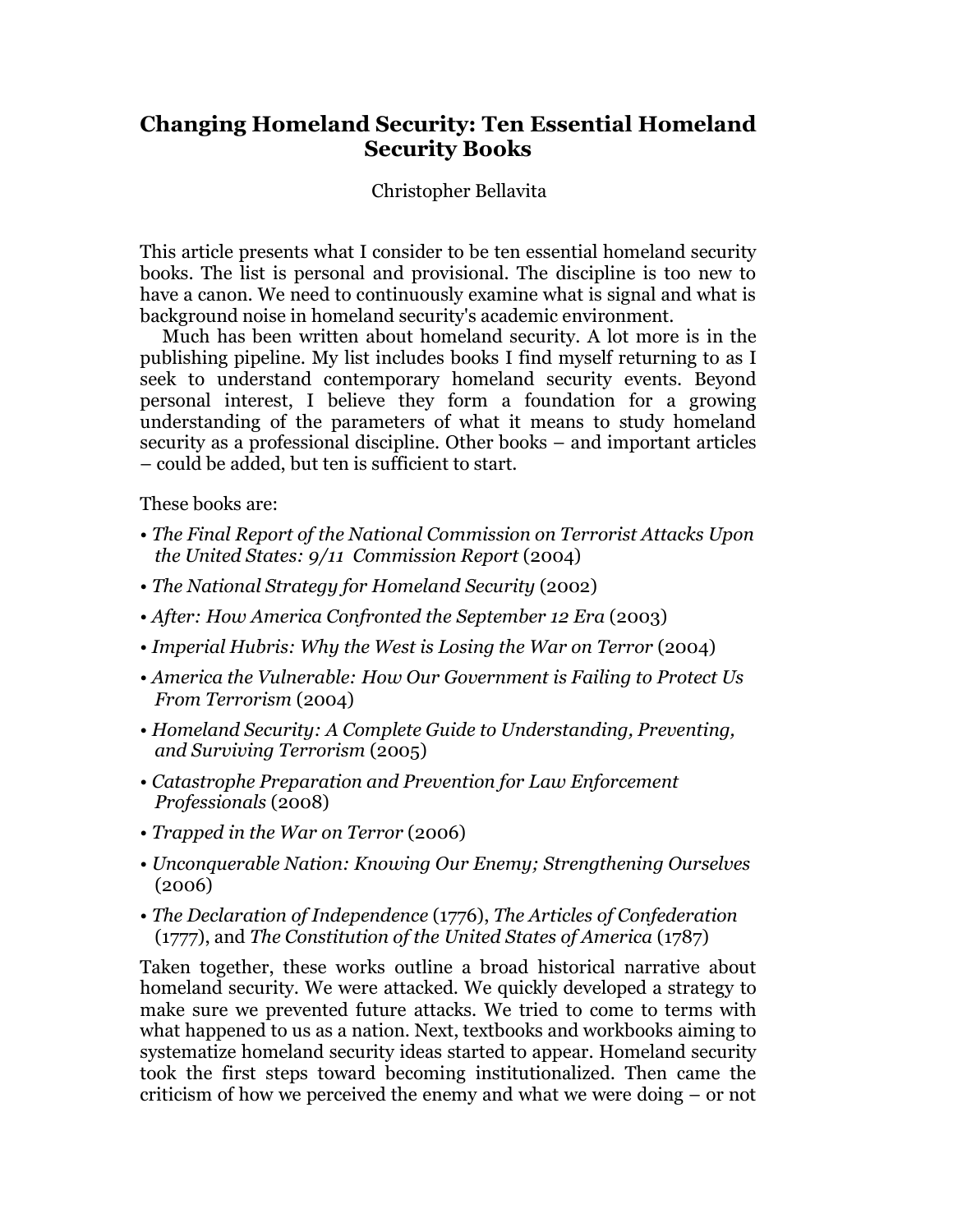doing – to protect the homeland. Recently, some people maintain we have significantly overreacted to the threat and are now "trapped" in a War on Terror that accomplishes little, wastes resources and threatens our national values. Others urge government to focus resources on threats that have the potential to cause us the greatest damage and to encourage communities to become resilient. The American people must be willing to accept some level of risk. While there is a threat of attack by terrorists, there is a bigger danger that how we react will do more damage than the attack. As one of the authors cited later in this essay wrote: "Instead of surrendering our liberties in the name of security, we must embrace liberty as the source and sustenance of our security." Homeland security gets better through the open exchange of competing and contrasting ideas. Keeping this essential debate open and free helps ensure we will remain an "Unconquerable Nation."

## *The Final Report of the National Commission on Terrorist Attacks Upon the United States: 9/11 Commission Report1*

Not many government reports are literary enough to be nominated for the National Book Award. The *9/11 Report* was.2 The *Report* chronicles the events that led to a perceived need for something called homeland security. It provides an analysis of why we were attacked and why the attack succeeded. It outlines what the nation needs to do to reduce the chances that we will be unprepared for another attack. It provides continually relevant benchmarks against which to assess the status of efforts to protect the nation from terrorism.

The book begins with a prosaically clinical retelling of what happened on a day that "dawned temperate and nearly cloudless in the Eastern United States." [1] Chapter One ends with a quote from an unknown NORAD member who observes "This is a new type of war."

In an extended flashback, the authors use Chapters Two through Eight to discuss the foundations of this new type of war. They focus on the origins and rise of Osama bin Laden and al Qaeda. They detail how al Qaeda prepared for the attack. They present the reader with a portrait of the enemy as "sophisticated, patient, disciplined, and lethal." It is the chilling image that persists today. The nation continues to struggle to understand who the enemy is and what it wants.

The report describes how

[T]he institutions charged with protecting our borders, civil aviation, and national security did not understand how grave this threat could be, and did not adjust their policies, plans and practices to deter or defeat it. We learned of fault lines within our government – between foreign and domestic intelligence, and between and within agencies. We learned of the pervasive problems of managing and sharing information across a large and unwieldy government that had been built in a different era to confront different dangers. [xvii]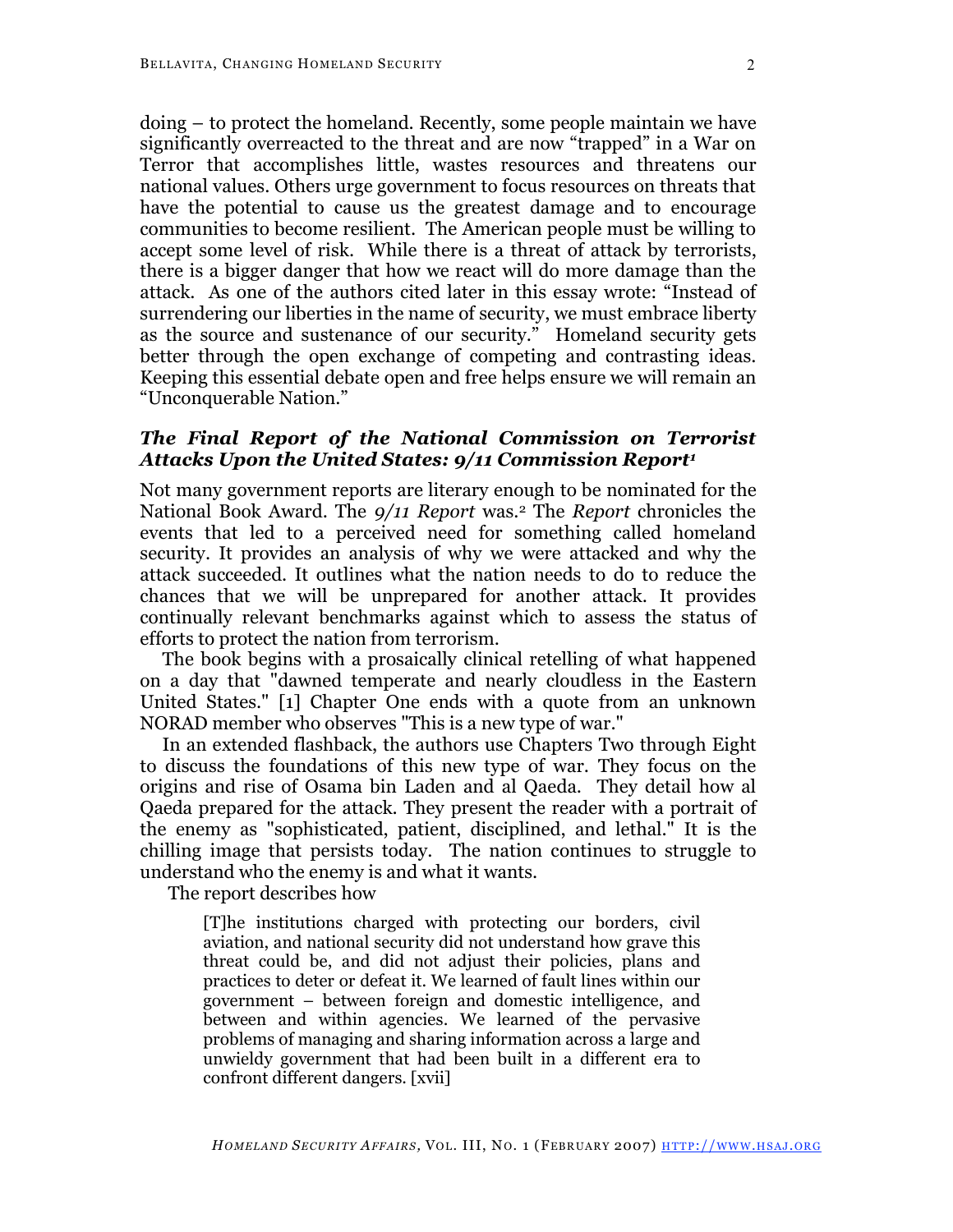According to the Report Card issued by the vestiges of the 911 Commission and to the "First 100 Days" agenda of the 110th Congress, many of those institutional problems persist.

The *9/11 Report* concludes the attack happened because of the failure of imagination, policy, capabilities, and management. It is interesting (although understandable from a political perspective) that the Commission chose to focus on the failure of "management" rather than "leadership." Usually when big things go wrong leaders, not managers, are responsible. The Commission avoided making a judgment about how and which leaders failed.

The *9/11 Report* tetrad creates a framework for assessing preparedness: Do we have the right policies? Do we have the capabilities to execute those policies? Do we have the appropriate leadership in homeland security? Do we encourage and use imagination where it can do the most good?

Homeland security efforts since the *Report* was published have focused primarily on improving response capabilities and on policy. Much less emphasis has been placed on what it means to be an effective homeland security leader, or on systematically developing those leaders. It is unclear how to – or whether we should – institutionalize imagination. There continues to be more basic homeland security work to do than anyone, including contractors, has time to do well. One can barely wonder what a more imaginative workload would look like. On the other hand, there is a growing view (discussed later in this essay) that perhaps we have become more imaginative about the terrorist threat than is warranted by the empirical evidence.

The 9/11 report was criticized almost the same day it was released.3 But the report – along with the transcripts and audio and video recordings of the testimony that contributed to the Commission's findings – will remain a historically important artifact as long as homeland security remains a function of government. The *9/11 Report* is essential because it reminds us what life was like before and on that singular Tuesday in September.

# *The National Strategy for Homeland Security4*

*The National Strategy for Homeland Security* is one of the first comprehensive efforts to describe a domestic public policy strategy. Formal strategy documents are routine in the Department of Defense and national security world. They are less prevalent in the domestic policy arena.

There are extensive debates about what a strategy is. <sup>5</sup> I find it useful to consider strategy as both intentional and emergent.6 *The National Strategy for Homeland Security* is intentional. We were attacked. We had to respond. What should we do? One approach would be simply to have individual agencies decide what to do, then coordinate that effort through the usual government mechanisms. Another way is to coordinate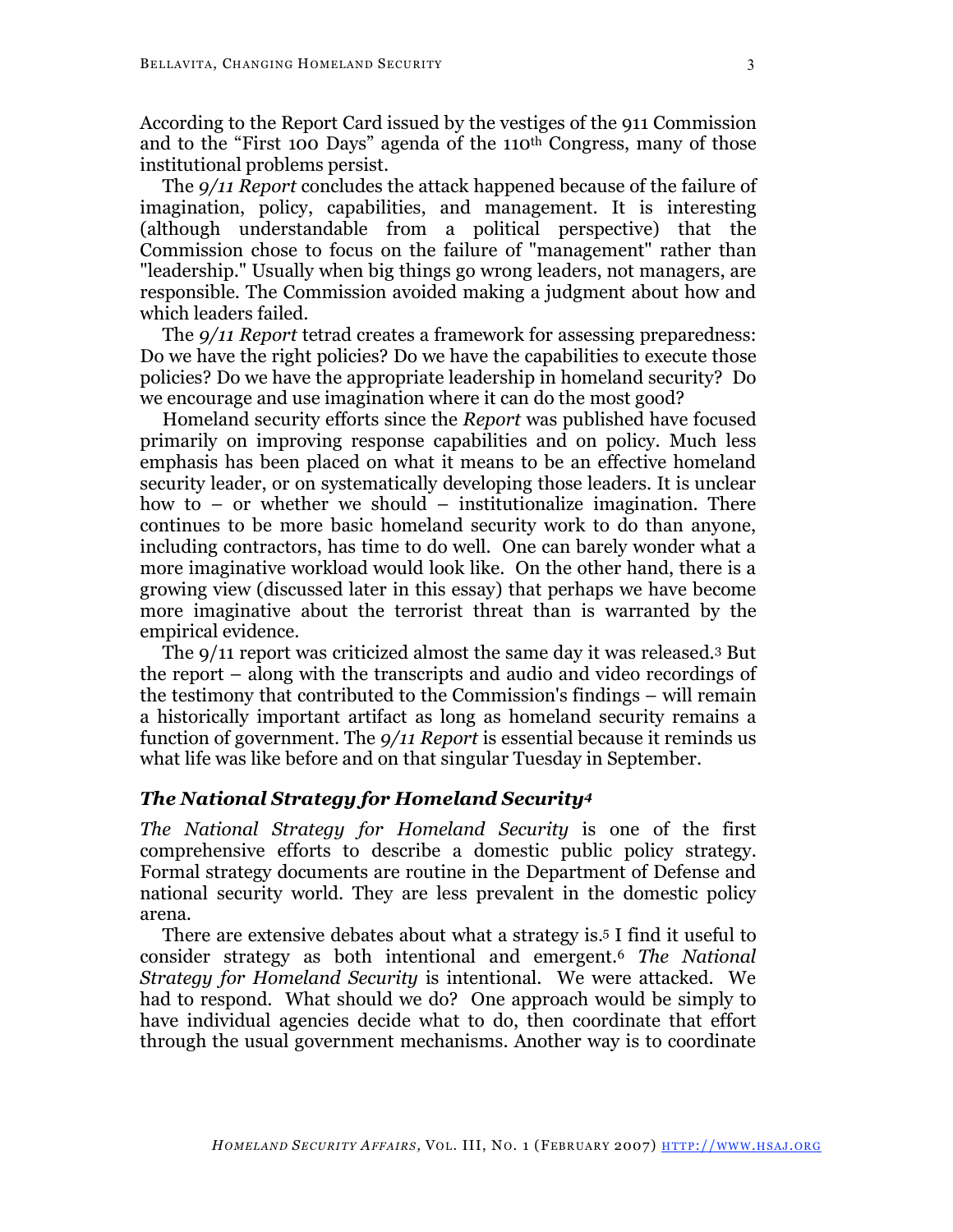those efforts within a unified design. That is what the *National Strategy* intends to do.

The *Strategy* is paved with good intentions. But in my experience it is rarely referred to outside a relatively small circle of people and agencies. When it was first released it was criticized as less of a strategy and more a huge to-do list. One critic said it had more activities than his daughter's summer camp. A primary author of the *Strategy* responded that while that was an amusing debate point, "what I haven't heard is anyone say that we missed anything and I haven't heard anyone say that any of the 84 [activities in the Strategy] don't matter."7

The *Strategy* is a "theory for how we're going to cause security for ourselves."8 It aims to address four basic, and complex, questions: What is homeland security and what are its missions? What are we trying to accomplish and what are the most important goals? What is the national government doing now to achieve those goals and what should they be doing? What should state, local, tribal, private sector entities, and citizens do to help make the nation secure?

One definition of "strategy" says that it is the bridge between policy and operations.9 Clearly, this document is not that kind of strategy. There is no one place to go to find *the* national homeland security policy. Instead, the nation's homeland security policy has to be constructed retrospectively by aggregating laws, presidential directives, grant guidance, and other regulatory documents. The *National Strategy* is better seen as a Grand Strategy. It is "a high level statement of what we're trying to do."10

One wonders what the relationship is between the strategy that is outlined in this document and the strategy that has emerged over the last few years. For example, the official definition of homeland security says "Homeland Security is a concerted national effort to prevent terrorist attacks within the United States, reduce America's vulnerability to terrorism, and minimize the damage and recover from attacks that do occur." [2]. These are straight forward words. Homeland Security is about terrorism. The first strategic objective is to prevent terrorism. If it were not for terrorism, there would be no large-scale government activity called Homeland Security. There is nothing in the definition, and precious little in the strategy (maybe 5 percent), about all hazards, natural disasters, or pandemics.

One should not be so doctrinaire to think that a written strategy is or should be the primary driver of government's behavior. The world did not stop after 9/11. Katrina demonstrated gaps in our response capabilities. Avian flu raised the specter of the 1918 pandemic and called attention to the inadequacies of our public health and medical care system. The real homeland security strategy that emerges in parallel with the written *National Strategy* seems to change priorities according to whatever the last disaster was or the next credible catastrophe might be. That is a reminder that what government does is shaped more by politics than paper.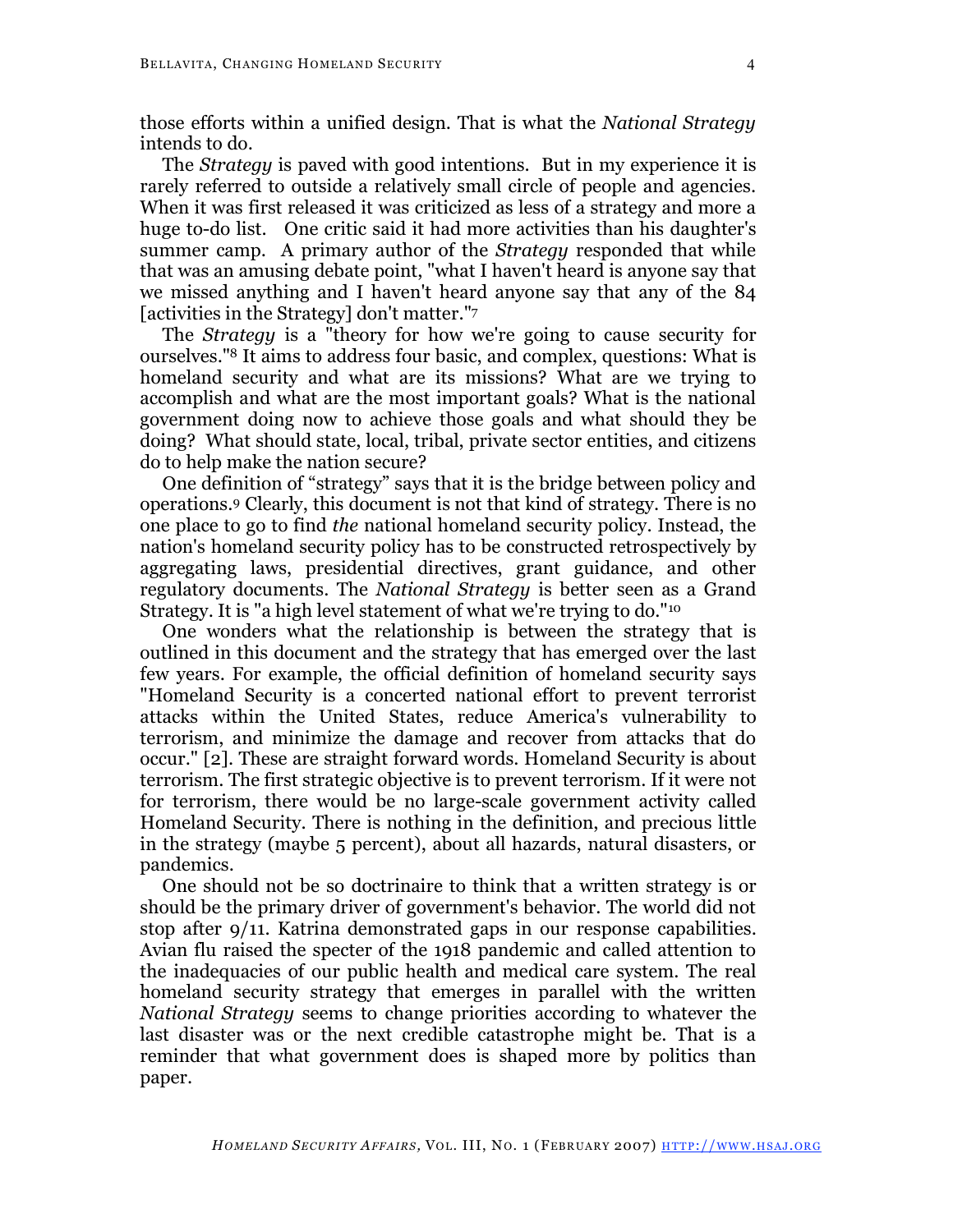The official *Strategy* does a number of structural things well. It describes – at the 50,000 foot level – the threats and where we are vulnerable to those threats. It outlines how the nation is organized to meet those threats, reminding readers of the role of federalism. It identifies six mission areas which, in July 2002, seemed especially critical: intelligence, border and transportation security, domestic counterterrorism, critical infrastructure, catastrophic threats, and emergency response. Five years later these issues still represent sources of national distress.

The strategy describes what it terms four foundations that cut across all the mission areas: law, science and technology, information sharing, and international cooperation. It believes these foundations can be used as the basis for deciding where to invest resources. One could argue whether these are foundations, other mission areas, or the framework for the homeland security industrial complex. But they add to the effort to provide a comprehensive conceptual look at what it will take to prevent and respond to the next attack.

A useful strategy describes ends, ways, and means. *The National Strategy* does pay some attention to the costs of homeland security. It notes we spend (as of 2002) roughly \$100 billion a year on homeland security. It asserts that "as a Nation we will spend whatever is necessary to secure the homeland." [63] There is no evidence given to support the \$100 billion a year figure. Unless I missed it somewhere, there is no authoritative accounting anywhere of just how much homeland security costs the nation. There is little incentive to know. There is no mechanism – except perhaps Congress – for discovering. There is no agreed upon set of categories to establish what even counts as homeland security spending.

The *National Strategy for Homeland Security* is showing its age. There is a glaring gap between the strategy's emphasis on prevention and the financial and political support for response. According to the *Strategy*, homeland security is supposed to be almost exclusively about terrorism. Congressional hearings, budgets, assessments, and documents suggest homeland security increasingly is about all hazards.

The *National Strategy* anticipates that it will be "adjusted and amended" over time. It is now appropriate that the nation develop a new strategy, based on the lessons we ought to have learned over the past five years. This should be one of the first items of business for a new congress and a new administration. But there is nothing that says a national strategy has to come from the central government. The National Governors Association, the National Homeland Security Consortium, National League of Cities, among others, are just as capable of initiating overall direction for the nation, especially in a networked world.

While some of what is in the current *Strategy* should be changed, other elements should be carried over to version 2.0 – if not in specifics, at least in philosophy. For example, there are eight principles that guided the design of the first *National Strategy*: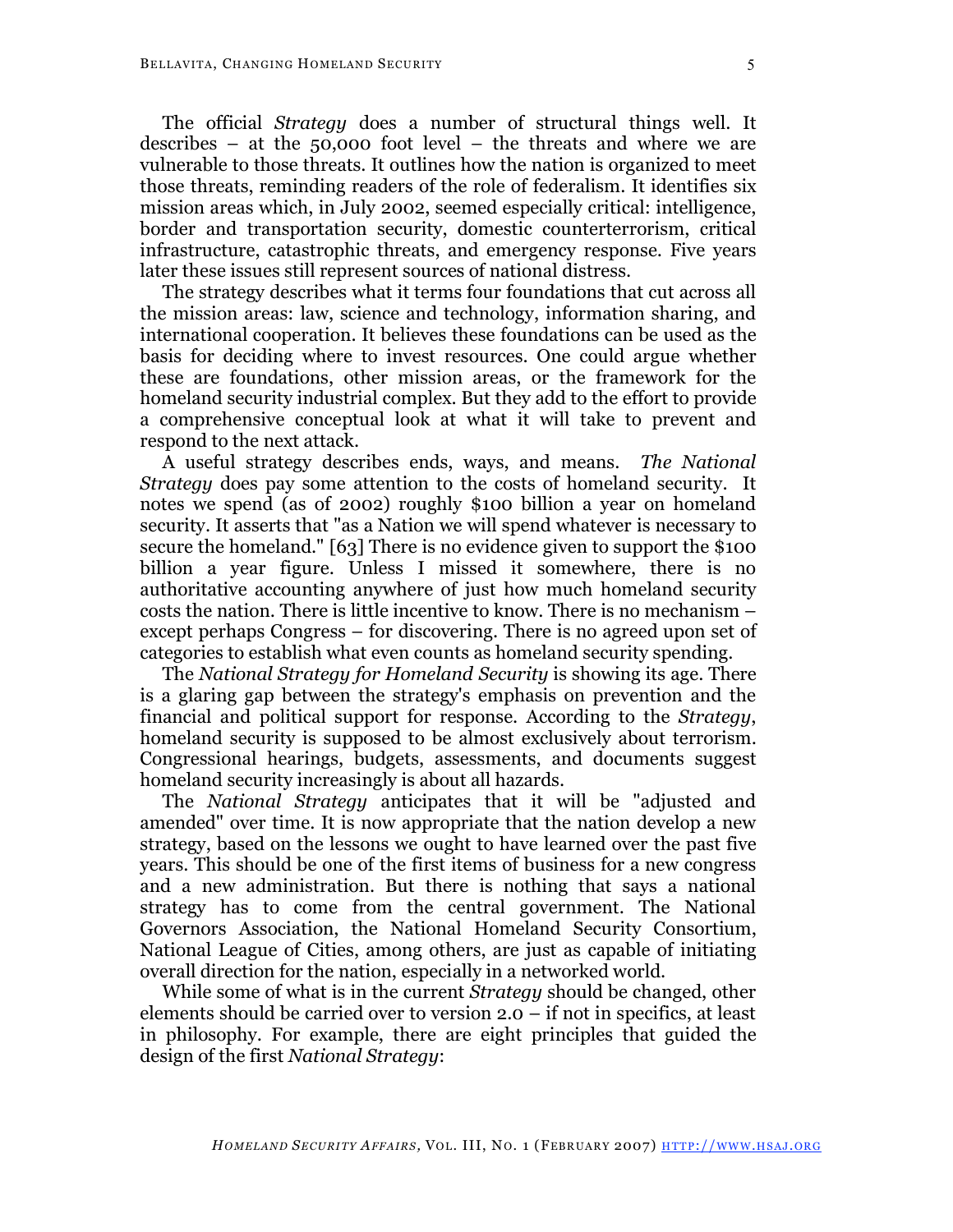- Require responsibility and accountability,
- Mobilize the entire nation,
- **Manage risks and allocate resources judiciously,**
- Seek opportunities out of the adversity created by having to pay attention to terrorism,
- Foster flexibility in the nation's homeland security programs,
- **Measure preparedness,**
- Sustain preparedness, and
- Constrain government spending.

These may not be the only or the best principles to inform a national strategy. But they are worth considering for future iterations.

For now, however, we work with the strategy we have. *The National Strategy for Homeland Security* is clear enough to say where we should be going, and flexible enough to encourage the nation to consider what it means to have an effective strategy.

## *After: How American Confronted the September 12 Era***, by Steven Brill<sup>11</sup>**

Here is the narrative so far: the nation was cruising along as the world's only super power. There were distant threats, but for the most part we were on top of history. All that was left was for everyone to get rich. Then we were attacked by an enemy who had been at war with us for at least twenty years. This time they got our full attention. We developed a strategy for dealing with the enemy, and in the process began to reshape the nature of our government, its relationship to the world, and its relationship to its people.

Steven Brill captures what happened during the period from September 12, 2001 to January 2003. In a brief prologue he introduces the main characters in his story and what they were doing on September 11th. Part One, called "Climbing Back," covers the period from September 12 through October 12, the first frightening and numbing month after the attack. Part Two, "New Routines, New Systems" describes October 15, 2001 to December 31, 2001. Part Three covers January 2 through June 10, 2002, a period of "Short Term Pain and Gain, Long Term Plans." Part Four, "Coming to Terms With The New Era" describes the period of June 12 through September 11, 2002. The Epilogue closes the narrative in January 2003.

The story unfolds through the experiences of people. A customs inspector has to deal with how to make sure there is no nuclear bomb in his port. A California businessman who produces luggage screening devices sees the event as both a tragedy and as a business opportunity.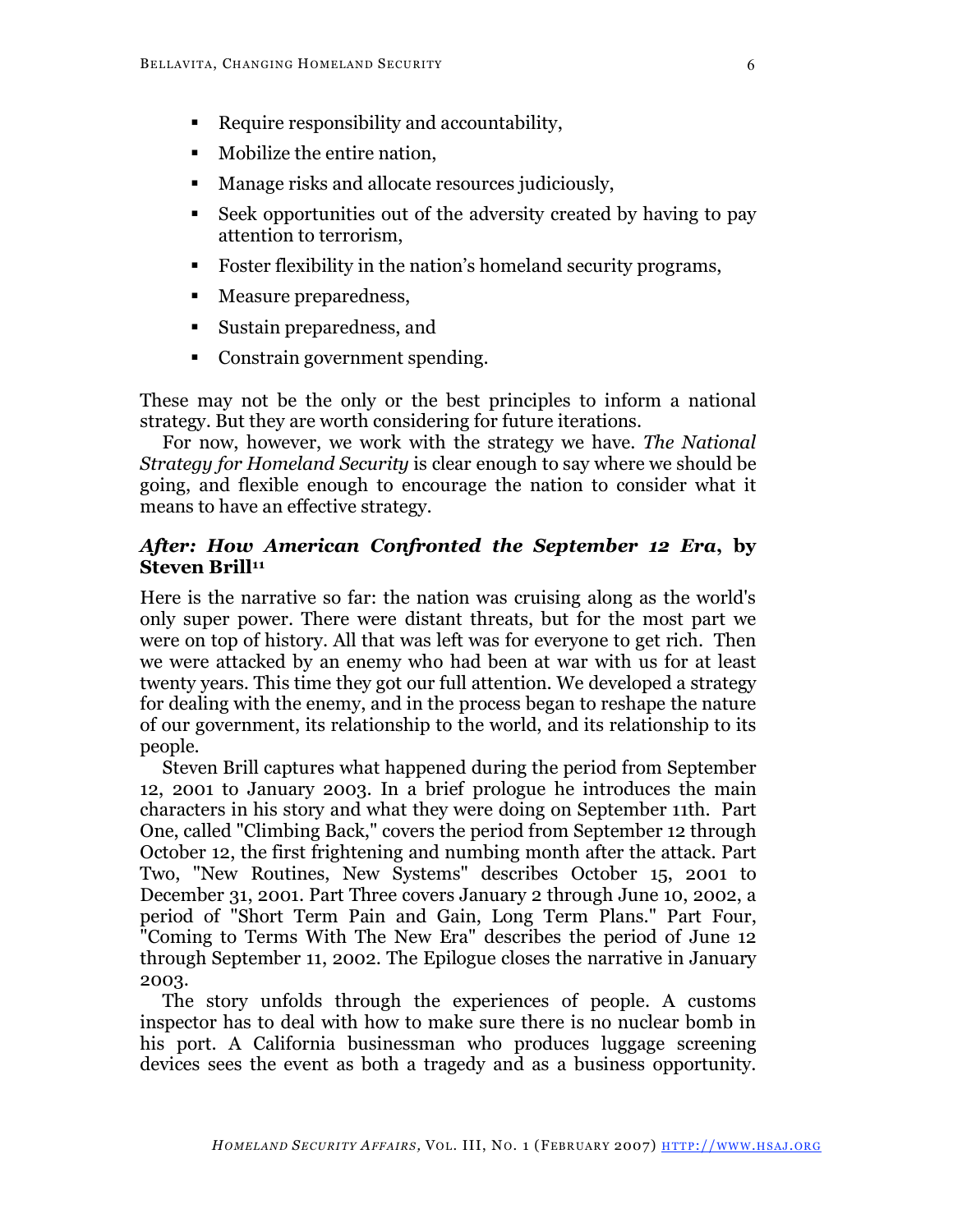There is a sharp contrast between Attorney General Ashcroft – who wants to make sure nothing like this happens again and who authorizes the questioning and detaining of hundreds and maybe thousands of people – and the recently hired executive director of the American Civil Liberties Union, who tries to hold back efforts he perceives will corrode civil liberties. The chief executive of a major insurance company has to decide whether his company will pay or avoid insurance damages. The Red Cross director has to figure out how to collect and distribute unprecedented donations, and at the same time avoid attacks by her board of directors. A small business man – the owner of a shoe repair business – has to rebuild his business. A border patrol agent speaks publicly about his section of unprotected border and faces practically unending efforts by the bureaucracy to fire him.

While all this is going on, Tom Ridge and a very small group of people develop first an Office of Homeland Security and then a Department of Homeland Security. There are many remarkable stories in this 700 page book. The best one – for those with an interest in homeland security politics – may be the story of how Ridge and his group encounter bureaucratic, political, and other barriers while trying to create a new way of doing business in the executive and congressional branches.

Pennsylvania Governor Tom Ridge was in a relative's hospital room when the planes attacked. A few days later he was selected to run the White House-based Office of Homeland Security and carry out a strategy that required coordinating other executive branch agencies. Brill describes the massive problems Ridge faced getting agencies to think beyond their organizational province. Ridge's relationship to those agencies changed after he was named to head the new Department of Homeland Security.

But from his first days in Washington, having to respond to the threat of the day – from anthrax attacks to problems with unsecured manhole covers – created an environment that gave Ridge and his staff little opportunity to think deliberately and comprehensively about what needed to be done. One early member of DHS described the pace as "having to fly a plane while you're still building it."12 Brill illustrates how intention and happenstance combined to create that environment, one that continues to challenge the department.

This collection of stories is essential to understanding homeland security's early days – not just the Department of Homeland Security, but the complexity that faced the nation and its leaders after the attack. It is a truism that those who forget the past are condemned to repeat it. It has also been said that "those who remember the past are condemned to making the opposite mistake."13 There is no way to operate with authority in the homeland security world without risking mistakes. Brill's book reminds the reader of the forces well-intentioned people encounter. Significant decisions have to be made in the absence of information; individual and organizational risks have to be taken. Politics, career issues, economics, networks, personal flaws, personal courage, and organizational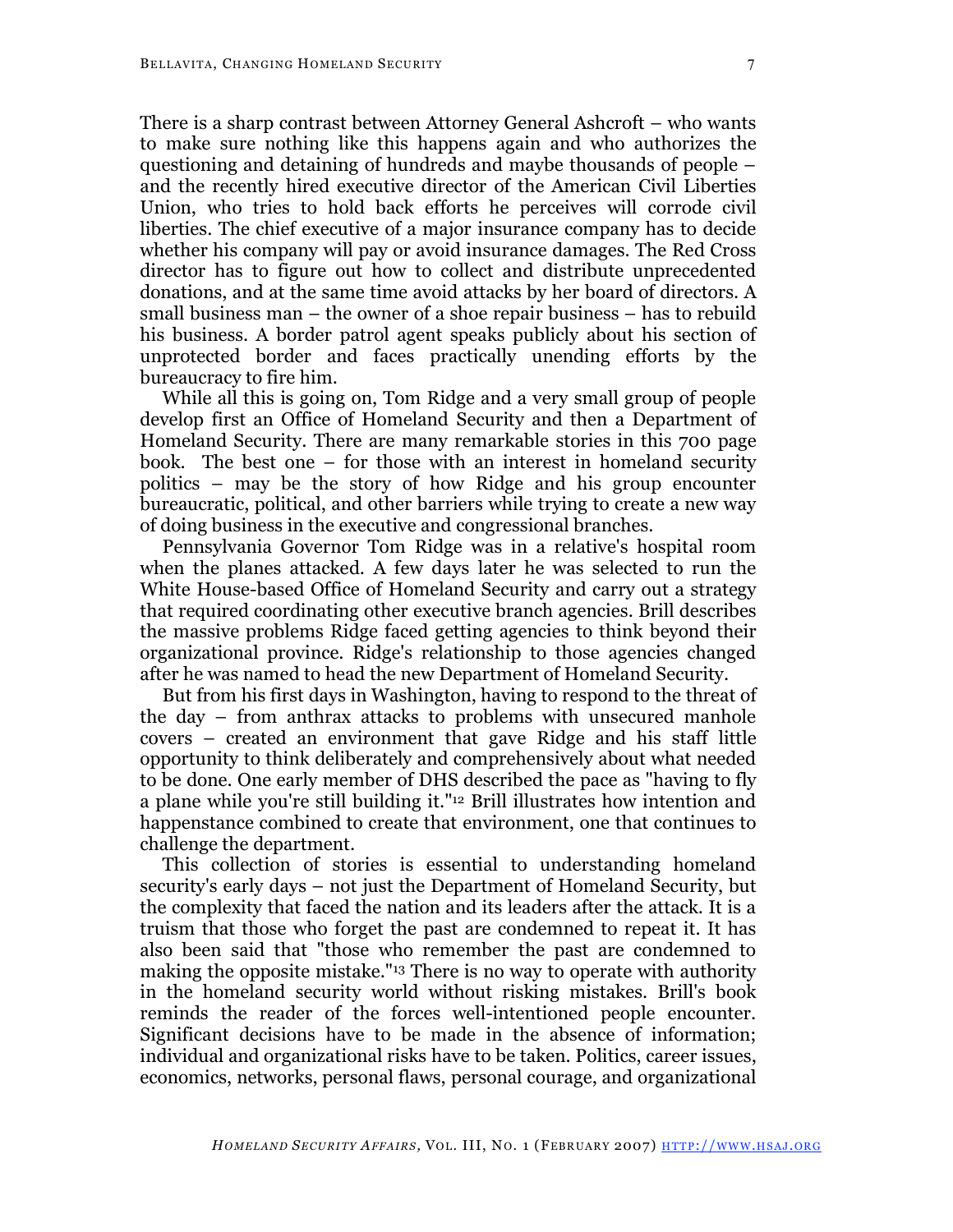processes shaped what happened in the days after 9/11. The same dynamics continue to shape what we do today. I do not know a better book for describing those dynamics.

## *Imperial Hubris: Why The West Is Losing The War on Terror,* **Michael Scheuer, writing as Anonymous**.14

"If you know the enemy and know yourself," Sun Tzu advised centuries ago, "you need not fear the results of a hundred battles." Michael Scheuer argues we are losing the war on terror because we fundamentally misunderstand the enemy and what it wants. This is a war that "has the potential to last beyond our children's lifetimes and to be fought mostly on U.S. soil." [xi]

If you ask people who our enemy is you are likely to get the answer "terrorists." If you press, you will get the name al Qaeda. If you push further and ask what the enemy wants, you may get something like, "they hate us for our freedom and they want to destroy our civilization and our culture."

Michael Scheuer was one of the first people to argue that they – radical Muslim terrorists – do not hate us for our freedoms; they hate our policies. His writing calls attention to our lack of substantive knowledge about "the enemy" and what they want. As a former CIA analyst, Scheuer spent twenty-two years in the intelligence community, eight of those years studying al Qaeda. For Scheuer, the nation's initial homeland security strategy was based on faulty assumptions. In his view, we are fighting a worldwide battle against Muslim fundamentalists – not criminals or terrorists.

Bin Laden, as surrogate for the broader presumed clash of Muslim and Judeo-Christian civilizations, has been very clear about his foreign policy goals: the end to the Jewish state, the withdrawal of all U.S. and western military forces from the Arabian Peninsula, the end of all U.S. involvement in Iraq and Afghanistan, the end of U.S. support for governments that oppress Muslims, full Muslim control over the Islamic world's energy resources, and replacing U.S. backed Muslim regimes with governments that rule according to Islamic law. [210]

Scheuer writes that al Qaeda will attack the nation again; the next assault will involve weapons of mass destruction and be larger than the 9/11 attack. He wrote *Imperial Hubris* to show "there has never been a shortage of knowledge about the nature and immediacy of the...threat, but only a lack of courage to tell the truth about it fully, openly, and with disregard for the career-related consequences of truth telling." [xii]

I included this book in my list of essentials because it challenges orthodoxy. Specifically it challenges one-dimensional thinking about the enemy. More generally it demonstrates important tenants of critical thinking: identify core assumptions, subject the assumptions to data- and value-based analysis and evaluation, and offer conclusions that can be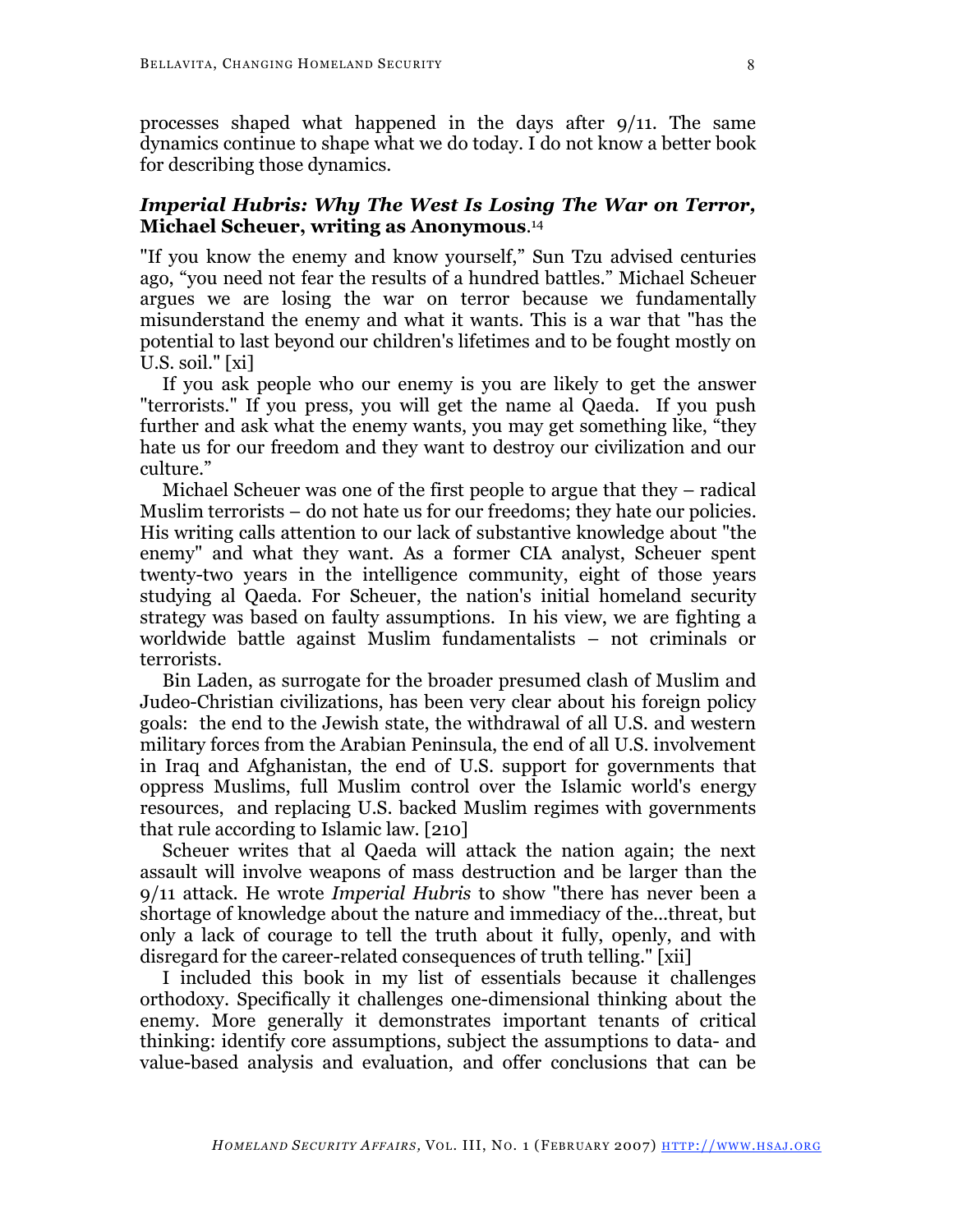done.

Scheuer no longer works for the Central Intelligence Agency.

#### *America The Vulnerable***, by Stephen Flynn15**

"America remains dangerously unprepared to prevent and respond to a catastrophic terrorist attack on U.S. soil." [iv] Steven Flynn opens his 2004 book – *America The Vulnerable: How Our Government is Failing To Protect Us From Terrorism* – with those words. Michael Scheuer criticized the conventional understanding of the enemy. Flynn provides one of the first measured critiques of the nation's strategic, policy, and organizational response to September 11th. "If September 11, 2001, was a wake up call, clearly America has fallen back asleep," he writes.

Flynn was one of a small group who had a sense, before 9/11, of our nation's vulnerability to attacks. Flynn, like others who tried to get government to take the threat seriously, discovered that "Americans need a crisis to act. Nothing will change until we have a serious act of terrorism on U.S. soil." [xii] Flynn argues that after we were attacked, the nation reacted in a haphazard way, imposing poorly conceived security programs in an effort to do something – anything – to reassure the American public. His thesis in *America the Vulnerable* (amplified in his 2007 book *The Edge of Disaster16*) is that the nation remains unprepared for the next attack. In his view, the war on terror relies primarily on overseas military activities. The homeland has not been mobilized to confront the threat – whatever it might be. "Terrorism is a threat that we must constantly combat if we are to reduce it to manageable levels so that we can live lives free of fear." [xiii]

He outlines three "simplistic" positions offered in response to the attacks: security at any cost (whose advocates say we should pay any price to prevent terrorism on our soil); a Libertarian "cure is worse than the disease" school that does not want to impose any restrictions on the lives of individuals or the market (if we do, the terrorists have already won); or what he calls the "Go to the Source" approach – which he believes is the prevailing foundation for the war on terror. [10-11]

Flynn's primary caution is that al Qaeda has already demonstrated an ability to establish operations in the United States. They will do it again. Hence his emphasis on establishing a strong homeland security program. Flynn constructs a scenario of a simultaneous dirty bomb attack in New York, Michigan, New Jersey, Los Angeles, and Miami. He uses the scenario to "lament the fact that America has not spent its yesterdays preparing for the tomorrows that now confront the nation." [35] He believes we are in a "phony war," equivalent to the eight months after September 1939 when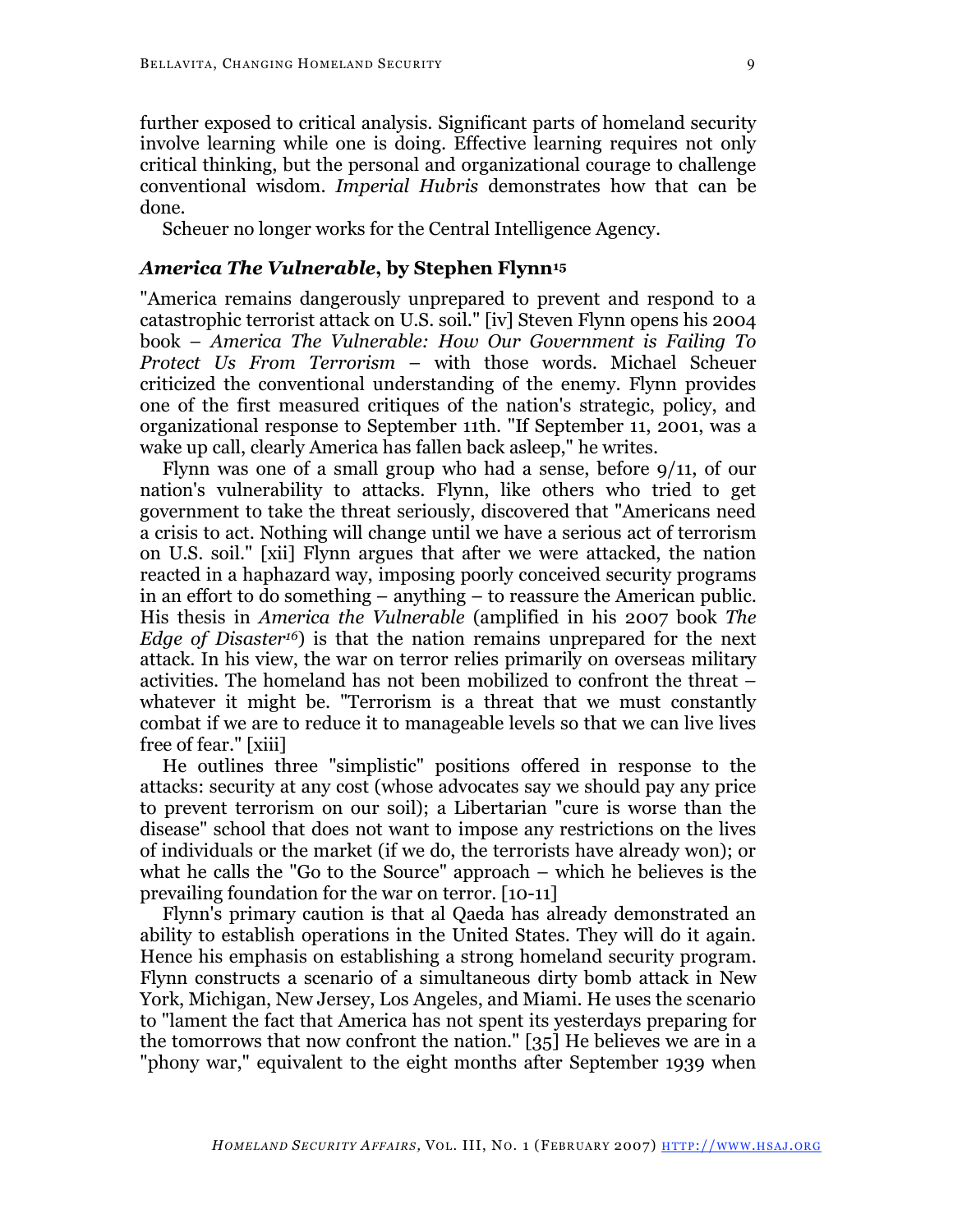the British and French declared war on Germany. Not much happened. Then the storm arrived. We wait for that storm today.

Flynn argues that as a people we do not yet have the maturity to live with the risks of future attacks and take reasonable precautions to manage risks. He devotes the middle part of his book to surveying the nation's most significant vulnerabilities – vulnerabilities which persist today. He notes that a government-only solution (i.e., DHS) fails to incorporate the involvement of citizens and the private sector. He then presents the audacious idea of replacing the current DHS-oriented national system with a Federal Security Reserve System, based on the political and organizational protocols of the Federal Reserve System (originally suggested by Ralph Lerner and extended by Flynn).17 It is, to the best of my knowledge, the only significant alternative presented to the existing, not very carefully thought through, structure of the current homeland security system.

In our incremental society, the idea has practically no chance of becoming practice. DHS is going through its third reorganization in four years. There is little stomach for eliminating the department. But if we are attacked again; if the DHS system is found wanting; and if a new president, a new congress, and angry citizens say "Get us something different!" – then, perhaps, change will occur. For now, Flynn has few takers for the Federal Security Reserve System. It remains in the wings as a first class – and rare – example of a "big" homeland security idea.

Flynn takes a stab at answering probably the most difficult question in homeland security: how much security is enough? "We have done enough when the American people can conclude that a future attack on U.S. soil will be an exceptional event that does not require wholesale changes to how we go about our lives. This means they should be confident that the measures in place are sufficient to confront the danger." [164] He closes the book describing seven principles he believes will help us arrive at that end.

- There is no such thing as fail-safe security, and any attempt to achieve it will be counter productive.
- Security must always be a work in progress.
- Homeland Security requires forging and sustaining new partnerships at home and abroad.
- Our federalist system of government is a major asset.
- Emergency preparedness can save lives and significantly reduce the consequences of terrorist attacks.
- Homeland Security activities have deterrence value.
- Homeland Security activities will have derivative benefits for other public and private goods. [165-168]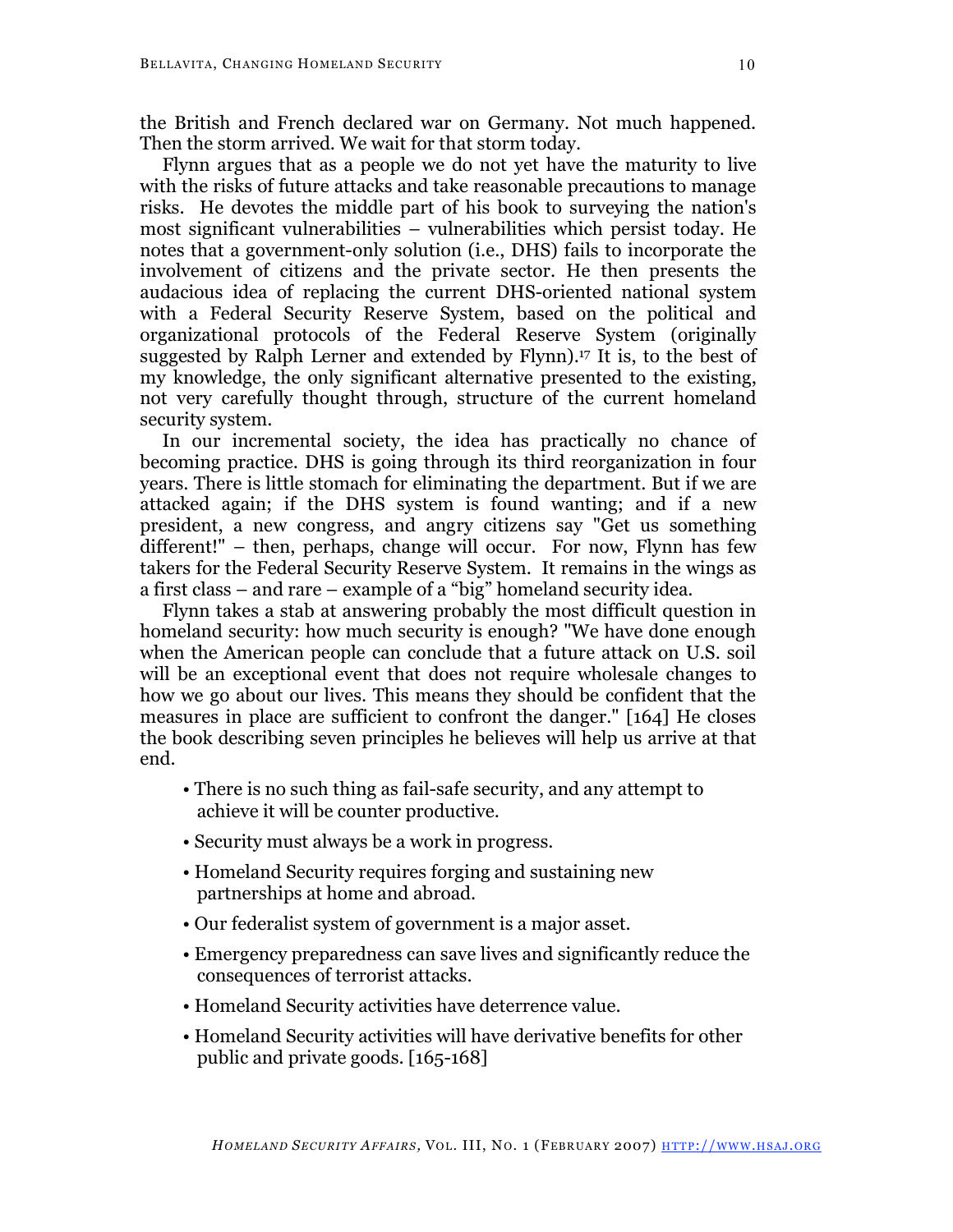Flynn's book is a mixture of evidence, interpretation, analysis, and opinion. He acknowledges that the book does not benefit from the kind of cautious study that characterizes traditional scholarship. It takes time and resources to do quality research. The homeland security research agenda is just getting started. Flynn acknowledges homeland security will benefit from the scholarly perspective that the passage of time will provide. But he believes time is not on our side.

Flynn models the role reflective practitioners can play in the development of homeland security's intellectual topography. His work is a harbinger that some of the best research in this emerging field will be done by the people who do homeland security work and who are grounded in the requirements of academic argument – whether positivists, constructionists, subjectivists, or of other methodological predispositions. All that is asked is that they present their ideas in a clear fashion, identify their assumptions and conclusions, and provide evidence that, if not convincing, is at least suggestive and supportive of the conclusions they reach. *American the Vulnerable* meets that test.

## *Homeland Security: A Complete Guide to Understanding, Preventing and Surviving Terrorism,* **by Mark Sauter and James Carafano**

One builds a professional discipline by developing a body of knowledge that evolves through research, practice and instruction. It is an open question whether homeland security will become a unique professional discipline, a specialization area for other professions, or turn into something presently unknown. The appearance of textbooks is one sign that a profession may be emerging. Mark Sauter and James Carafano are the authors of what I consider to be the best of a small batch of homeland security textbooks: *Homeland Security: A Complete Guide to Understanding, Preventing, and Surviving Terrorism*.18

The almost 500 page book is not a "complete" guide. No work can be complete in this evolving enterprise. The book was written before Katrina, before the rise of pandemic flu concerns, and before the Second Stage (and now third stage) organizational changes. So there are dated parts of the text, such as: "The Department has four major directorates: Border and Transportation Security, Emergency Preparedness and Response; Science and Technology; and Information Analysis and Infrastructure Protection." [217] Such problems are inevitable.

The book is intended to be "a text for both academic and training courses in homeland security and terrorism." My sense is the book will be more useful for training programs and introductory undergraduate courses than for a graduate school audience. But anyone looking for a 30,000 foot view of what constitutes homeland security can benefit from spending time with it.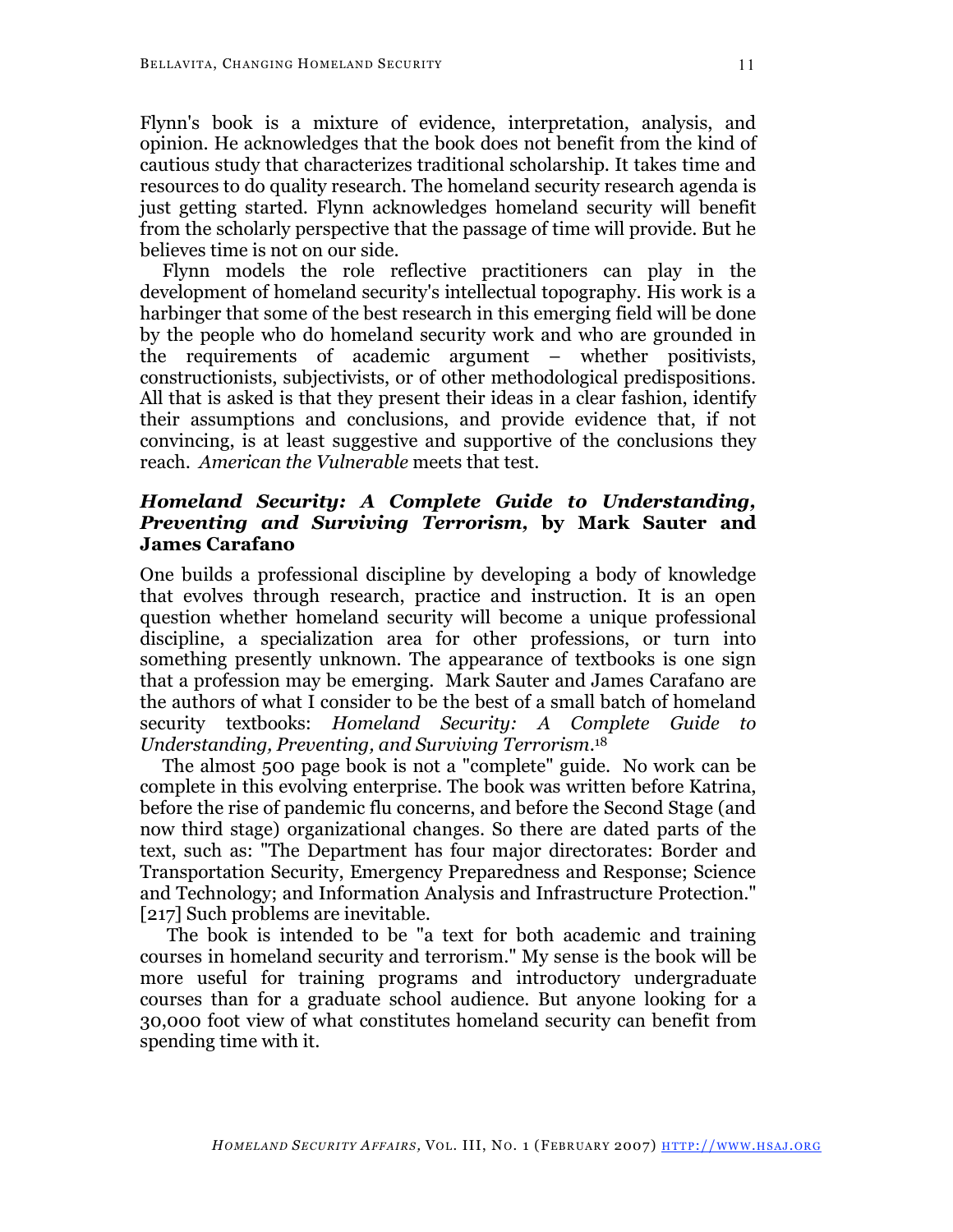The book is primarily descriptive rather than evaluative. The authors write that the content is designed to support the (unspecified) "learning objectives established by the programs and guidelines of the Department of Homeland Security and the United States Citizens Corps." [xvii] I have searched unsuccessfully for those learning objectives. I presume they exist; I just cannot locate them.

The authors quickly dismiss any potential conflict over the scope of homeland security by pragmatically noting: "The U.S. government defines homeland security as the domestic effort…to defend America from terrorists. In practice, homeland security efforts have also come to comprise general preparedness under the all-hazards doctrine...." [xiv] Not a lot of academic parsing of ideas here; just a straight forward, "Here are the initial conditions; we can argue details later."

The book is extremely well organized for an undergraduate class in homeland security. Each of the eighteen chapters follows the same format: an overview of the chapter, the learning objectives, the content, a summary of the content, a brief quiz that can also be used as discussion questions, and references. The chapters, generally more broad than deep, introduce readers to most of the topics that can be said to constitute a strict constructionist view of homeland security  $-$  i.e., homeland security is about terrorism. The helpfully descriptive chapter titles give one a sense of the breadth of the book:

Part 1 – How We Got Here From There: The Emergence of Modern Homeland Security

- Homeland Security: The American Tradition
- The Rise of Modern Terrorism: The Road to 9/11
- The Birth of Modern Homeland Security: The National Response to the 9/11 Attacks

Part 2 – Understanding Terrorism

- The Mind of the Terrorist: Why They Hate Us
- Al-Qaeda and Other Islamic Extremist Groups: Understanding Fanaticism in the Name of Religion
- The Transnational Dimensions of Terrorism: The Unique Dangers of the Twenty-First Century
- Domestic Terrorist Groups: The Forgotten Threat
- Terrorist Operations and Tactics: How Attacks are Planned and Executed
- Weapons of Mass Destruction: Understanding the Great Terrorist Threats and Getting Beyond the Hype
- The Digital Battlefield: Cyberterrorism and Cybersecurity

Part 3 – Homeland Security: Organization, Strategies, Programs, and Principles

• Homeland Security Roles, Responsibilities, and Jurisdictions: Federal, State and Local Government Responsibilities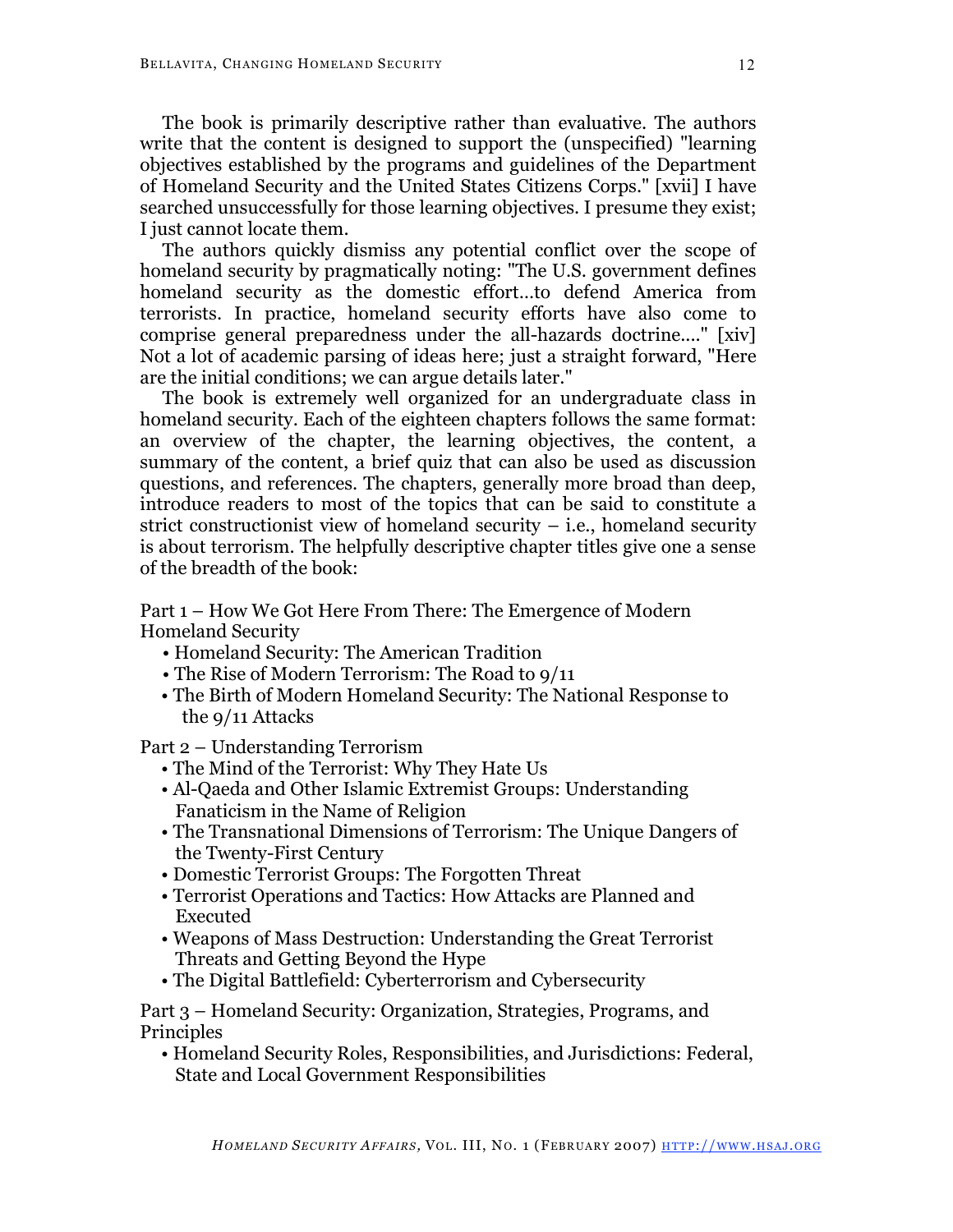- America's National Strategies: The Plans Driving the War on Global Terrorism and What They Mean
- Domestic Antiterrorism and Counterterrorism: The New Role for States and Localities and Supporting Law Enforcement Agencies
- Critical Infrastructure Protection and Key Assets: Protecting America's Most Important Targets
- Incident Management and Emergency Management: Preparing For When Prevention Fails
- Business Preparedness, Continuity, and Recovery: Private Sector Responses to Terrorism
- Public Awareness and Personal and Family Preparedness: Simple Solutions, Serious Challenges
- The Future of Homeland Security: Adapting and Responding to the Evolving Terrorist Threat While Balancing Safety and Civil Liberties

Appendices

- Profile of Significant Islamic Extremist and International Terrorist Groups and State Sponsors
- Volunteer Services
- The Media and Issues for Homeland Security
- Medical and Public Health Services Emergency and Disaster Planning and Response: Public Health and Medical Organizations Have Unique and Demanding Responsibilities for Preparing and Responding to Terrorist Attacks
- Preparing and Responding to Threats Against the Agriculture Sector

The book can be criticized on several grounds. It is largely federal centric, and downplays the role of state and locals in intelligence and other homeland security domains; as described above, some of its content has been overtaken by events – changes in catastrophic planning, changes in the intelligence community, and so on. It could be significantly more critical of existing homeland security orthodoxy, or at least present some conflicting perspectives. It would benefit from a bibliography. There could be links to more current on-line material. But praise for this book should be louder than disdain. Parts I and II have lasting value. It is friendly to students and teachers. It covers a lot of ground.

As yet there is no standard homeland security text book. One day there will be. I consider the Sauter and Carafano book essential because it illustrates what a good introductory homeland security textbook should have: broad coverage to show the scope of the field, clear and informative writing, specific learning objectives, and activities that can be used to determine whether those objectives have been achieved.

The essential character of this book rests not so much in its content but in its structure and presentation. There may be better introductory textbooks in the future. This is the one they will have to surpass.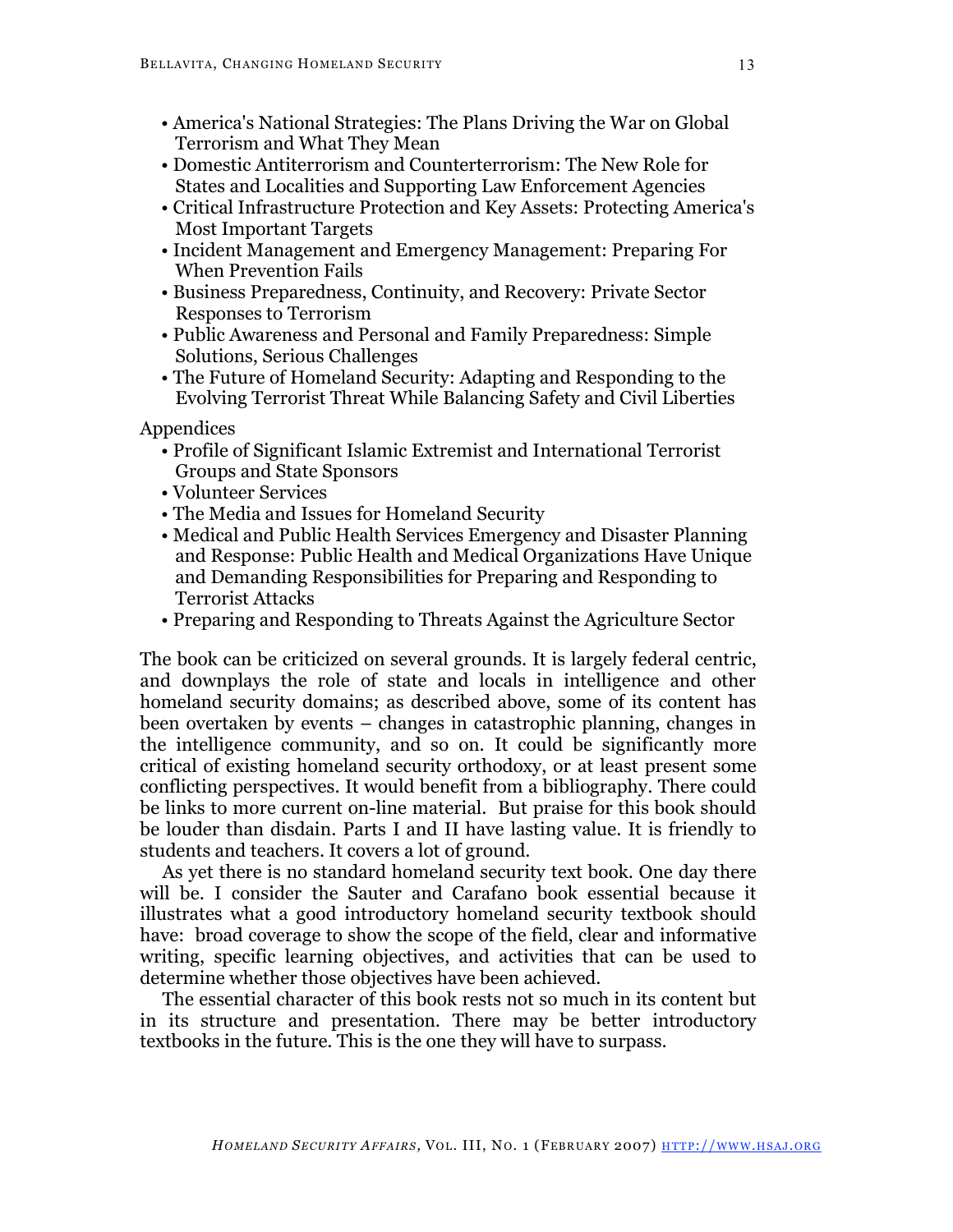## *Catastrophe, Preparation and Prevention for Law Enforcement Professionals***, by Craig Baldwin, Larry Irons, and Philip Palin19**

The previously mentioned book is for people who want to understand the issues and ideas in homeland security. *Catastrophe, Preparation and Prevention* is intended more for people who want to know what to do with those ideas. The book (workbook, actually) is designed for practitioners, especially those at state and local levels. While this book is written primarily for law enforcement, it would be useful for practically any public safety first responder who has some homeland security involvement. It is, according to the material in the book, the first in a series of similar workbooks for fire services, emergency medical, and others.

Prevention is the first priority of the national strategy for homeland security. But what does one do when one is preventing terrorism? As of yet, there is no national strategy for prevention, unlike the ones for response or for protecting critical infrastructure. This book describes a set of principles that can be used to prevent or mitigate a catastrophic attack in one's community. The workbook is based on a prevention model first developed by DHS in its 2003 prevention guidelines.20 The model was derived inductively by asking first responders what they do when they prevent certain kinds of terrorist attacks. The research generated five general prevention areas: identifying threats, sharing information, collaborating with others, managing risks, and then intervening.

Building on this model, the 150 page workbook seeks to teach police officers the basics of prevention. The book is visually appealing; its content is part theory, part practice, and part fill-in-the-blanks with one's own experiences. The book comes with a compact disk that contains dozens of homeland security documents.

The book is also linked to an on-line exercise where the reader gets the opportunity to test his or her skill in relation to what is taught in the book. For example, after completing the unit on recognizing threats, the reader is directed to the exercise with the following directions:

It is now 9 months before a planned terrorist attack. The threat is organizing, planning and becoming real. Can you identify the most probable targets [in the fictional community used in the exercise] and their vulnerabilities based on the perceived threat? ....Your efforts to collaborate and share information are paying off. You are receiving information from local, federal and international law enforcement agencies. But, even with this information, you must make threat and vulnerability choices. [46]

After the chapter on risk management, the exercise progresses: "It is now about 3 months before the attack.... You and your team are ready to identify and assess the risks associated with this threat.... Three... lieutenants will present their risk management strategies. Can you correctly identify their strength and weaknesses?" [116]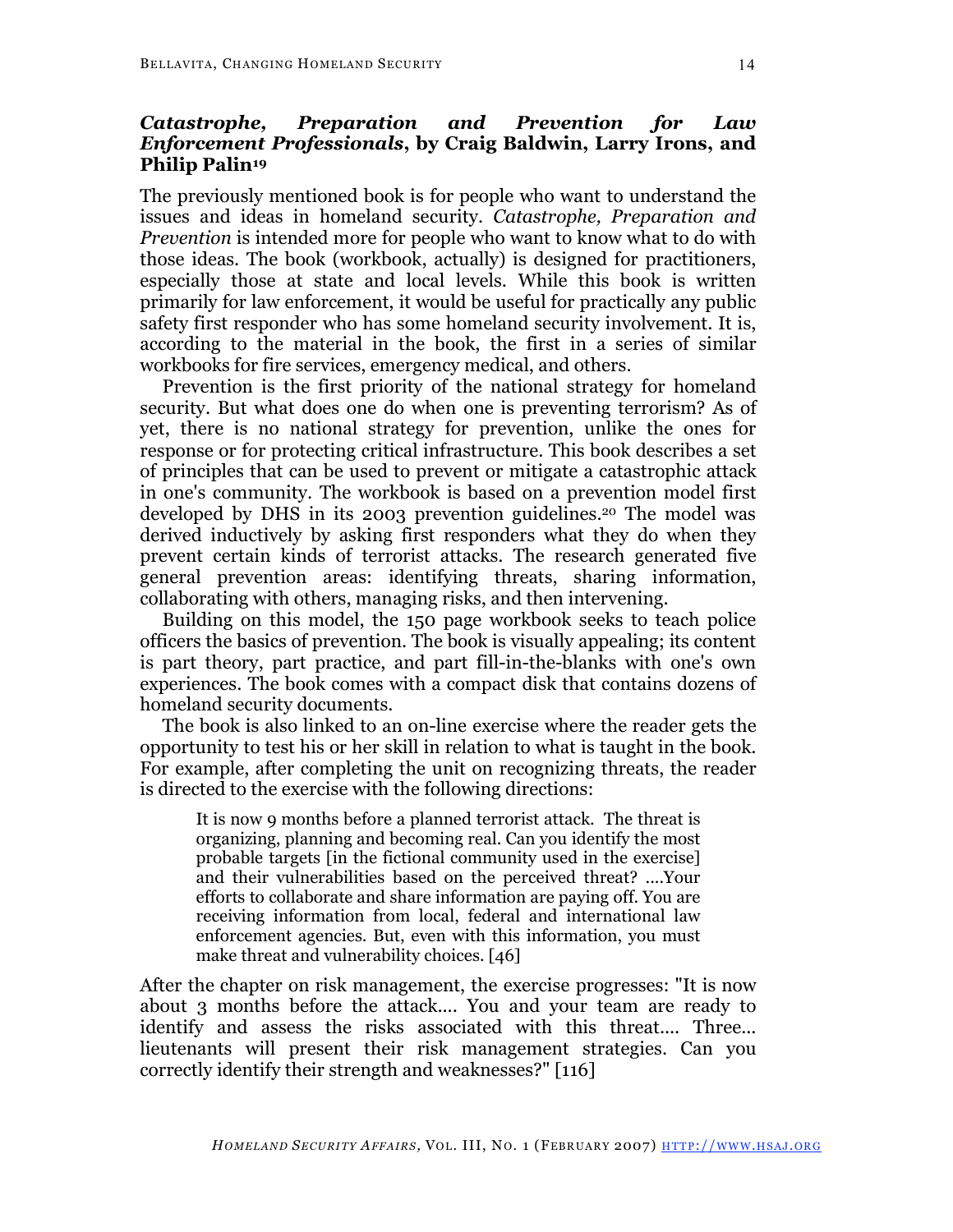It all sounds a bit contrived, but from a learning perspective it seems to work. I went through the on-line exercise and learned something about prevention.

(Disclosure: I participated on a review board for McGraw Hill when it was considering whether to undertake this workbook, and I participated in helping to develop one of the concepts used in the workbook. A company I have a relationship with has the potential to benefit financially, in a minor way, from sales of the workbook. These facts normally should exclude someone  $-$  in this case me  $-$  from writing a review about the book. In spite of that, I still think this workbook demonstrates an important blended learning approach to practitioner-oriented homeland security education.)

One can disagree with some of the conceptual choices made by the authors – in their framing of the prevention equation, for example, or in their focus on terrorism rather than all hazards. I disagree with their use of "decide to intervene" rather than "intervene." But I think this book is essential in the way it approaches practitioner learning. Documents from the national strategy on down, and leaders from the president on down, have talked about prevention as the first priority in securing the homeland. This workbook is the only book I know that treats that priority in a serious and operationally useful way. In doing so, it sets a mark that future efforts to teach practitioners will have to reach.

#### *Trapped in the War on Terror,* **by Ian S. Lustick**

The War on Terror itself, not al Qaeda or its offshoots, "has become the primary threat to the well-being of Americans in the first decade of the twenty-first century. My fundamental conclusion is that the War on Terror is vastly out of proportion to the actual problems we face from terrorists and terrorists groups." [6] *Trapped in the War on Terror21* details how Ian Lustick reached this conclusion. He asserts:

The War on Terror's record of failure, with its inevitable and spectacular instances of venality and waste, will humiliate thousands of public servants and elected officials, demoralize citizens, and enrage taxpayers. The effort to master the unlimited catastrophes we can imagine by mobilizing the scarce resources we actually have will drain our economy, divert and distort military, intelligence, and law enforcement resources, undermine faith in our institutions, and fundamentally disturb our way of life. In this way the terrorists who struck us so hard on September 11, 2001, can use our own defensive efforts to do us much greater harm than they could ever do themselves. [ix-x]

It takes Lustick 145 pages to unfurl compelling – if occasionally polemical and not always thoroughly convincing – evidence to support his assertion. He begins by describing the role triage ought to play in deciding how to use scarce homeland security resources. "If we do not systematically evaluate threats, we will end up worrying about all conceivable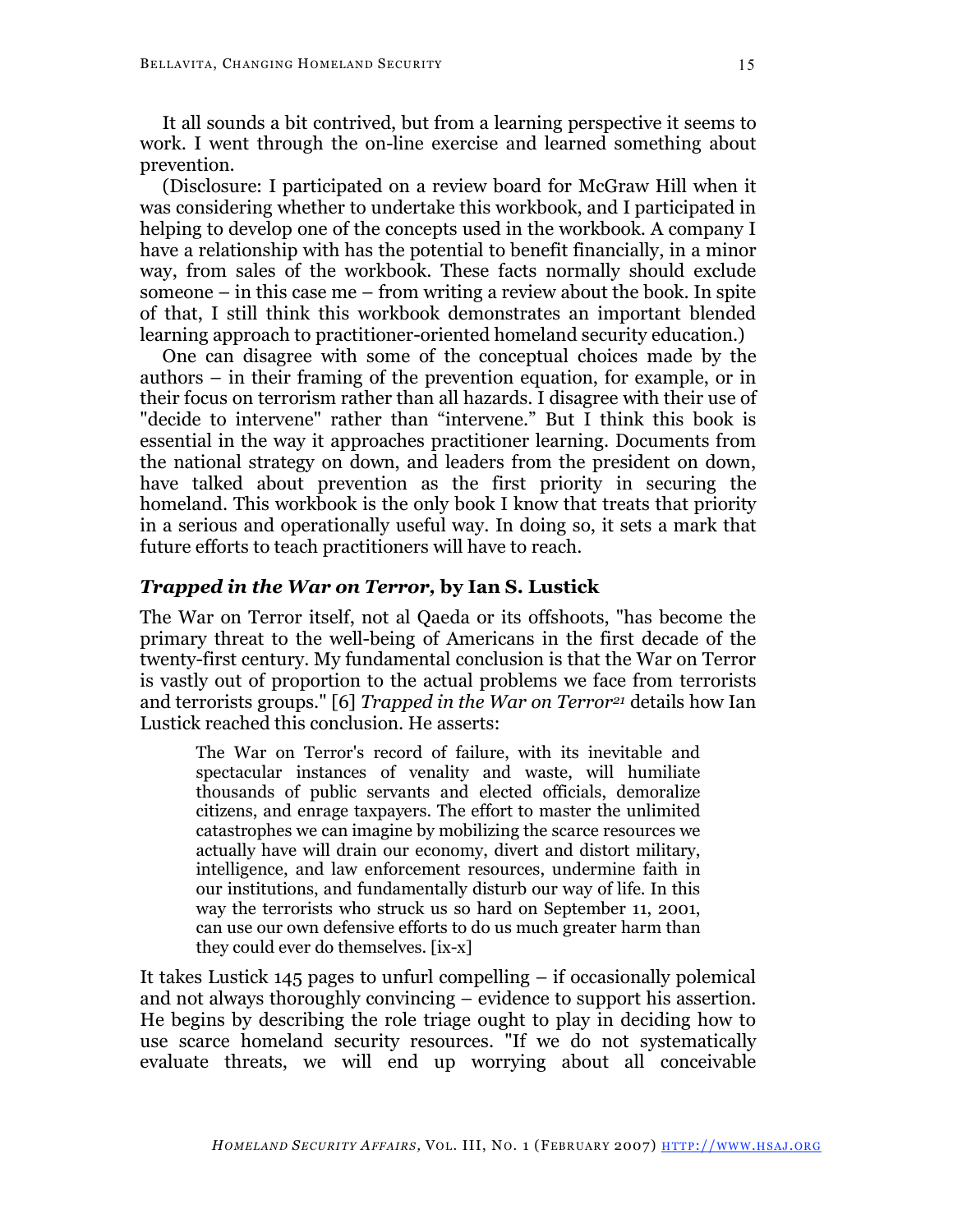vulnerabilities. By this logic, our resources will be the only limit to investments in our security, leading to a frenzy of impossibly huge outlays." [3]

Lustick argues we do not have an effective way to determine which potential threats are serious enough to attend to. What he calls an "allazimuth threat of terrorism" makes it difficult to reject rationally any suggestion for being better prepared. There is always something more one can do to prevent or get ready for an attack. One is always open to criticism after the fact if one knew about a potential threat yet did nothing about it. He offers a more conspiratorial explanation that the all-azimuth vision results from the "paranoia unleashed after the 9/11 attacks" that is being exploited by certain special interest groups and individuals. The latter explanation constitutes a significant part of his argument (as Lustick's essay elsewhere in this issue outlines). The bulk of the book is a well structured argument that looks at the causes and consequences of the homeland security world he sees. He closes his analysis with seven ideas he thinks can "free Americans from the War on Terror."

Chapter 2, "Perceptions of the Terrorist Threat" discusses what Americans believe about the threat of terrorism and why they hold those beliefs. Chapter 3 looks at the evidence of the supposed threat. Lustick concludes that there is "very little evidence, hard or soft, that 'terrorist groups with global reach' are operating in the United States with plans to use deadly force either catastrophically or non-catastrophically in attacks against American targets." [29] Lustick does not contend there is no threat [46]. He argues the threat is  $-$  in the words of another book that makes a similar point – "overblown." <sup>22</sup>

Lustick uses Chapter 4 to explain why the War on Terror is out of hand.

The array of slogans, bureaucracies, lobbying strategies, wars, budgets, contracts, books, television shows, films, cottage industries, and academic centers that makes up the War on Terror has come to operate as a self-organizing, self-perpetuating whirlwind – a veritable hurricane of public policies and private ambitions that feed on one another and on the impossibility of any outcome we could know as 'victory.' [48]

He blames the "actions of a very specific, energetic, well-organized, and well-positioned group" for transforming "the national response to the 9/11 attacks from a rational and direct action" against al Qaeda "to a crusade for the implementation of its own long-cherished blueprint for a new kind of America and a new kind of American role in the world." [49]

Chapter 5 describes the War on Terror Whirlwind. Lustick argues we are in what seems to be a permanent national emergency. We have been at threat level Yellow since the advisory system started; airports remain at Orange. The perceived emergency has engulfed the country in a whirlwind of homeland security activities, "none of which can ever be proven successful, but all of which can be criticized as inadequate." [71] He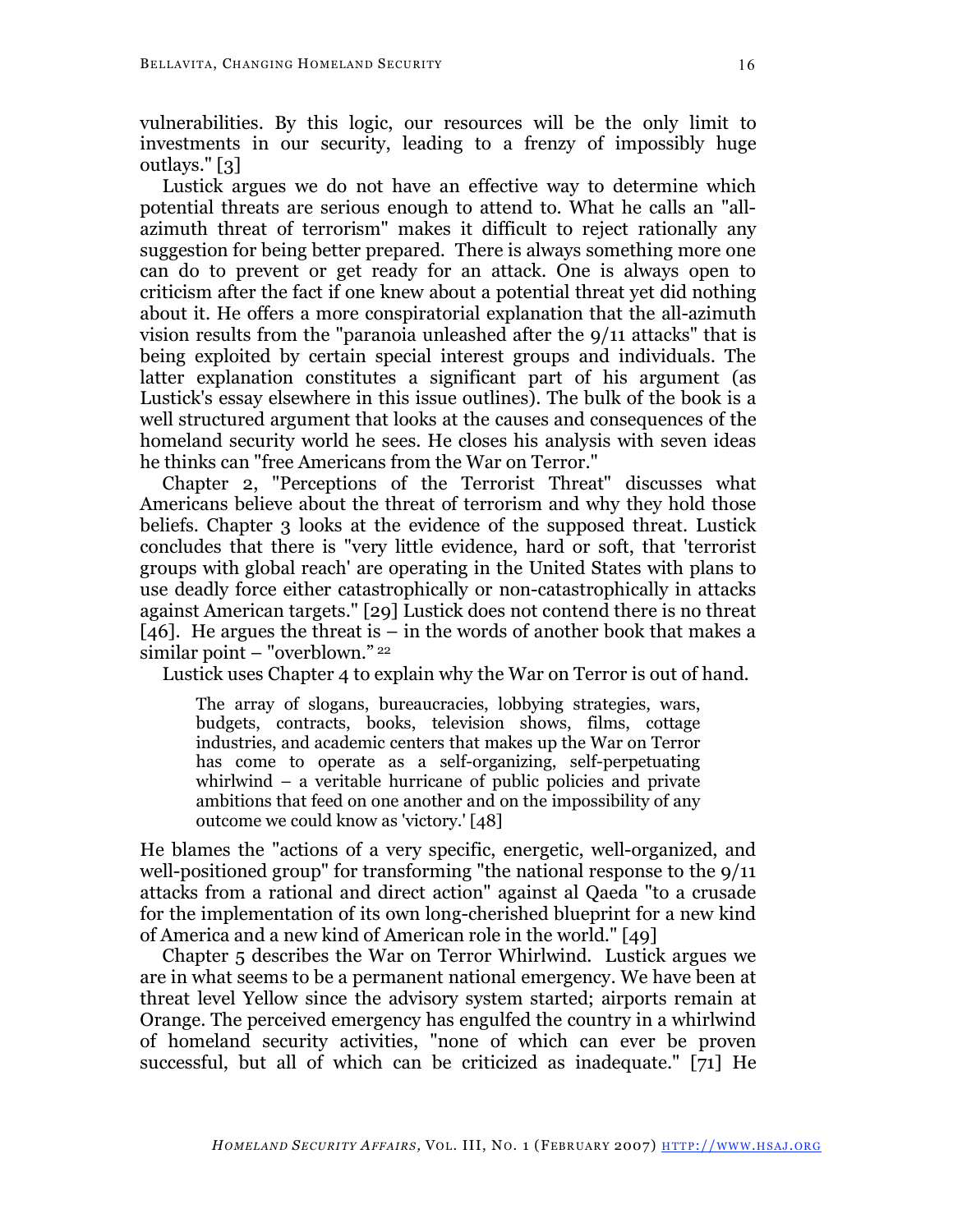contends "chasing dollars and grinding axes" drives the whirlwind. Organizations are more likely to receive government funding if they can frame their interests and mission within a homeland security context. District attorneys, veterinarians, the pharmaceutical industry, pediatricians, psychologists, pro-gun groups, anti-gun groups, airlines, unions, insurance companies, housing groups, and a growing list of other special interests assemble what they believe to be credible rationales for a nexus with homeland security.

How do we get free of this trap? Lustick's first recommendation is to know the enemy and then structure our response around that knowledge. "Our enemies are clever and they know more about us than we do about them," he argues. [140] "We must ask the same questions about al Qaeda and its ilk that we would ask about any other opponent." [125] Like Scheuer, he has his own understanding about the enemy, drawn mostly from what they say.

Once we know the enemy, what is to be done? Lustick closes his book with seven suggestions:

- 1. Open up a debate about the logic and appropriateness of the War on Terror. He notes that polls typically do not ask the American people whether we should have a War on Terrorism. He believes it will be difficult to get this conversation started.
- 2. Treat terrorists as "the dangerous but politically insignificant criminals they would be without our help." [137]
- 3. Treat terrorism fundamentally as a law enforcement problem; address the problem with "well-funded, sustained, disciplined, professional, aggressive, internationally cooperative...efforts employed to pursue, prosecute, and punish criminals." [139]
- 4. Work, long term, to build societies that are sufficiently satisfying and resilient to mitigate the growth of terrorism.
- 5. Establish levels of acceptable terrorism risks, using reasonable and cost effective measures to reduce unacceptable risks.
- 6. Learn to manage the fear terrorism seeks to create. "Stare straight into the face of the possibility that our country could be hit by a nuclear [or other catastrophic] terrorist attack," he says. [144] But "remember that we can and will recover from such a blow."[145]
- 7. "Choose the leaders we deserve, not only to escape the War on Terror trap but to protect ourselves from the real threats we face." [145]

Is Lustick correct? Have we created a self organizing monster that continues to grow and consume ever more resources? The Department of Homeland Security's budget is one of the few domestic policy budgets that are growing. Why is that? Is the threat so immediately malignant that we need to remain on full alert? Are our vulnerabilities so broad and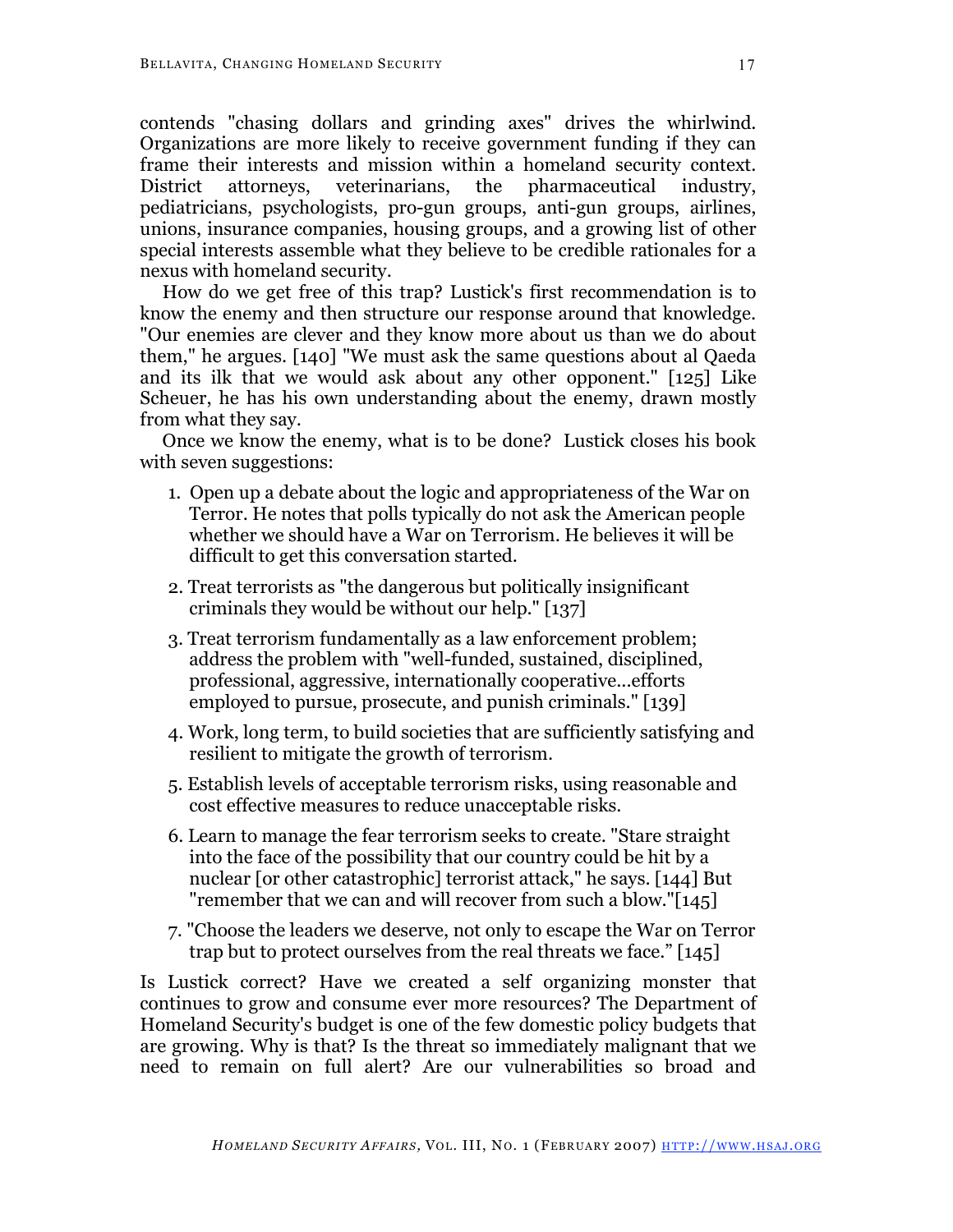menacing that we need to continue spending regardless of the costs it imposes on policy domains not connected to homeland security? We have been at this homeland security business for more than five years. Lustick responsibly asks whether we are on the right path. People seriously thoughtful about the security of the American homeland need to engage his argument with equal care.

## *Unconquerable Nation***, by Brian Jenkins**<sup>23</sup>

*Unconquerable Nation* combines into one volume some of homeland security's best writing, scholarship, history, critical thinking, pragmatism, personal opinion, and political acumen. The book draws its title – and its central analytical premise – from one of Sun Tzu's less well-known aphorisms: "Being unconquerable lies with yourself."

"Let us keep the threat in perspective," Jenkins argues (although not as zealously as Lustick). "We have in our history faced far worse threats. Our lives are not in grave danger. The republic is not in peril. We must not overreact." [177]

Like Scheuer, Flynn, and others, Jenkins argues that our strategy in the struggle against terrorism

[M]ust be based on a thorough understanding of the enemy and of one's own strengths and weaknesses. 'Being unconquerable' means knowing oneself, but as understood by the ancient strategists, 'knowing' means much more than the mere acquisition of knowledge. 'Knowing oneself' means preserving one's spirit, a broad term. 'Being unconquerable' includes not only disciplined troops and strong walls, but also confidence, courage, commitment—the opposite of terror and fear. [5]

Jenkins – who has been involved in terrorism research for almost forty years – believes we can successfully defeat the threat of terrorism and preserve our liberty and our values. He argues that

[T]oday's fierce partisanship has reduced national politics to a gang war. The constant maneuvering for narrow political advantage, the rejection of criticism as disloyalty, the pursuit by interest groups of their own exclusive agendas, and the radio, television, newspaper, and Internet debates that thrive on provocation and partisan zeal provide a poor platform for the difficult and sustained effort that America faces. All of these trends imperil the sense of community required to withstand the struggle ahead. We don't need unanimity. We do need unity. Democracy is our strength. Partisanship is our weakness. [17]

The book is about terrorists and homeland security. The first two chapters review the progress of the terrorism wars from the immediate post-9/11 days through current insurgent activities in Iraq.

It is evident that this conflict will not be decided in the near future but will persist...for decades, during which setbacks will be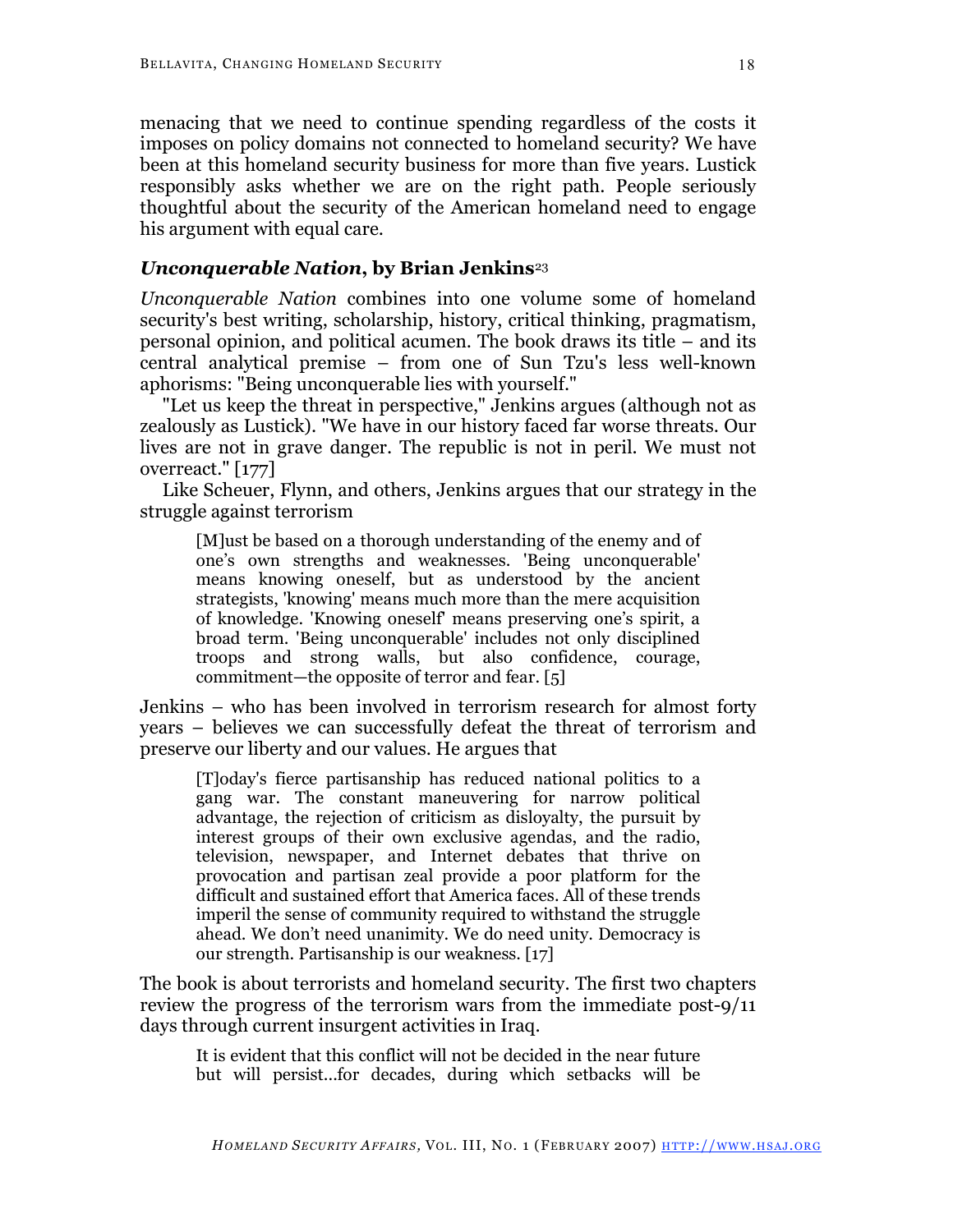obvious and progress will be hard to measure. Beyond al Qaeda, we confront a protracted ideological conflict, of which the terrorist campaign waged by disconnected jihadists is a symptom.... Preparing for this long war will require a deeper understanding of the challenge we confront and the formulation of a set of strategic principles to guide our actions. [51]

Identifying these principles for both the international and domestic fronts is the heart of Jenkins' book.

Chapter Three is another effort to "know the enemy." The terrorism debate is shaped on the one hand by seeing the enemy easily as evil people who hate our way of life and on the other by a more complex view of an enemy with clear foreign policy objectives. Jenkins writes, as did Scheuer and Lustick, "If you want to know what enemy leaders are thinking about, listen to what they have to say." [61]

Jenkins reviews some of the common misperceptions about the enemy, and then focuses on their words. One intriguing feature of the chapter is an analysis of the jihadist ideology and three generations of jihadist leaders. He concludes that

[The jihadist] words are a narrative aimed at the home front, intended above all to incite action. They convey a message that has resonance and undeniable appeal. .... [T]he jihadists' actions are aimed at maintaining unity and attracting more recruits.... This fight will go on for a long time, especially if we fail to see it through their eyes. But once we do, we can formulate a new set of strategic principles better suited to the conflict. [109]

Another section especially worth reading is a hypothetical briefing given to Osama bin Laden about how al Qaeda and the jihad are doing, five years after the attack on American soil.

Chapter Four outlines the principles Jenkins suggests should govern our approach to this struggle. They include destroying the global jihadist enterprise, conserving resources for a decades long war, waging the political war against the jihadist ideology more effectively, breaking the cycle of jihadism, maintaining international cooperation, maintaining a narrower view of preemption, and reserving the right to retaliate (massively if necessary) in response to an attack.

Chapter Five presents the implications of Jenkins' argument for homeland security. The chapter opens with a unique photographic image of the Statue of Liberty and the torch she holds in her right hand. Under the picture are the words "The defense of democracy demands the defense of democracy's ideals."

Like Lustick, Jenkins asks: how did America become so afraid?

Fear is the biggest danger we face. Fear can erode confidence in our institutions, provoke us to overreact, tempt us to abandon our values. There is nothing wrong with being afraid, but we have spent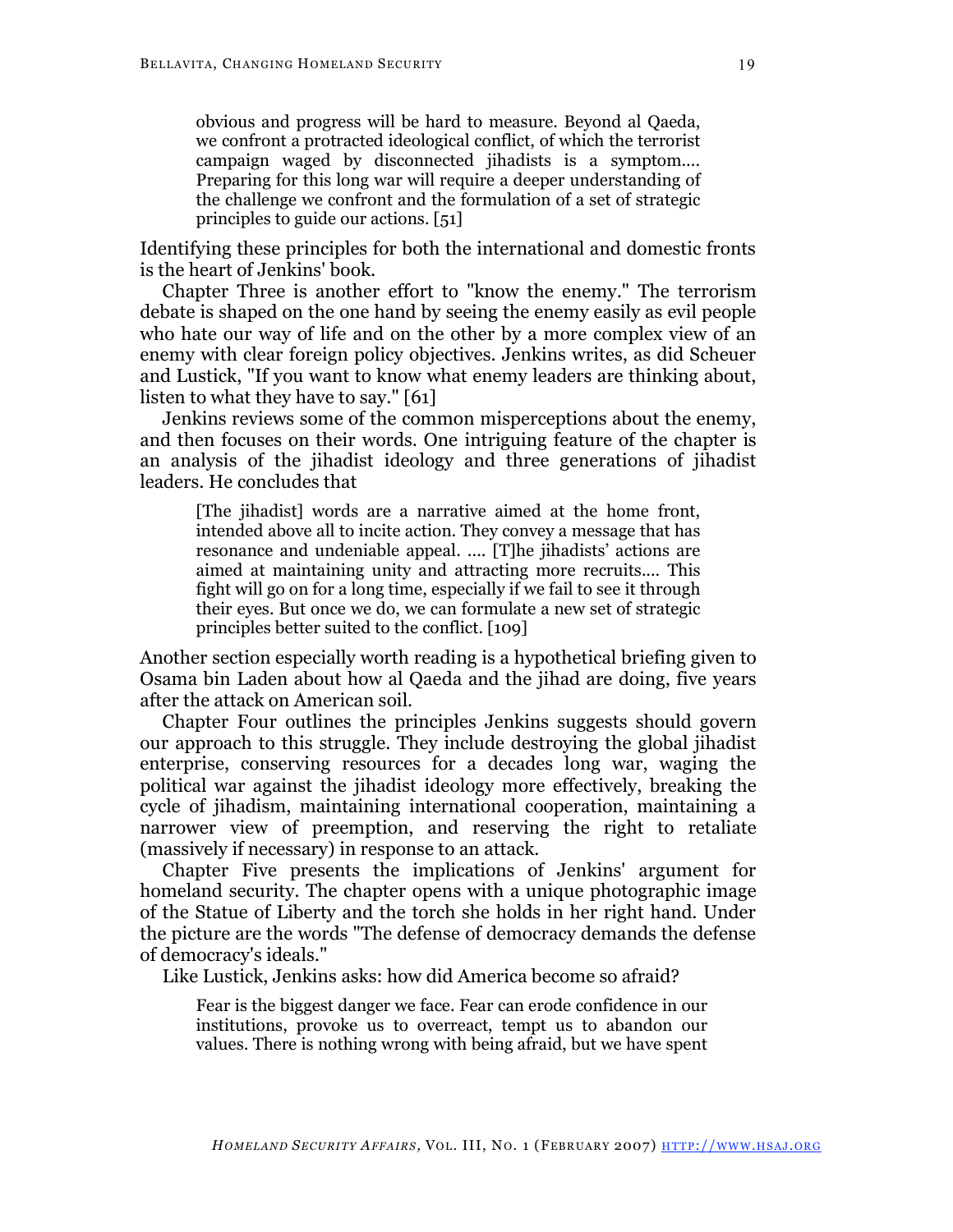the past five years scaring the hell out of ourselves. We need to spend the next several years doing things very differently. [153]

His suggestions about what to do differently are not especially new. Yet they add to a growing perception that we know we can be doing better in homeland security. But the political will to make those changes happen has yet to emerge.

Jenkins recommends getting realistic about risk: "Since 9/11, most Americans have exaggerated the danger posed by terrorist attacks. This is because spectacular events, not statistics, drive our perceptions."[154] He adds his voice to those who want to get citizens more actively involved in preparedness activities:

The federal government does not provide homeland security. Citizens do.... Security is a fundamental human right, but it should not become an individual entitlement. Americans are going to have to accept a measure of risk, even if the risk is minuscule, as we have seen. Yet the acceptance of risk should never become an excuse for negligence. [158]

Accomplishing this aim, as Jenkins describes it, will require more than an inadequately funded Citizen Corps.

His other recommendations include becoming more sophisticated about security, about what it can and cannot do; favoring security investments that help rebuild the nation's physical and social infrastructure; improving state and local intelligence capabilities; building a better legal framework to improve our ability to prevent attacks while respecting civil liberties; and ensuring effective judicial and legislative homeland security oversight.

Jenkins' final principle for redirecting homeland security efforts is to preserve American values. One often hears that the Constitution is not a suicide pact.<sup>24</sup> Jenkins confronts that concern:

Maintaining our values may at times be inconvenient. It may mean, in some circumstances, accepting additional risks, but America has fought wars to defend what its citizens regard as inalienable rights. The country has faced dangers greater than all of the terrorists in the world put together. Neither the terrorists nor those who would promise us protection against terror should cause us to compromise our commitments. The current campaign against terrorism is a contest not only of strength and will, but also of conviction, commitment, and courage. It will ultimately determine who will live in fear. The choice, ultimately, is our own. I believe that we can win, and we can win right. [176]

The sentiment Jenkins expresses is essential to homeland security.

Jenkins argues that our most effective defense against terrorism will come from "our own virtue, our courage, our continued dedication to the ideals of a free society." [176] My final candidate for essential homeland security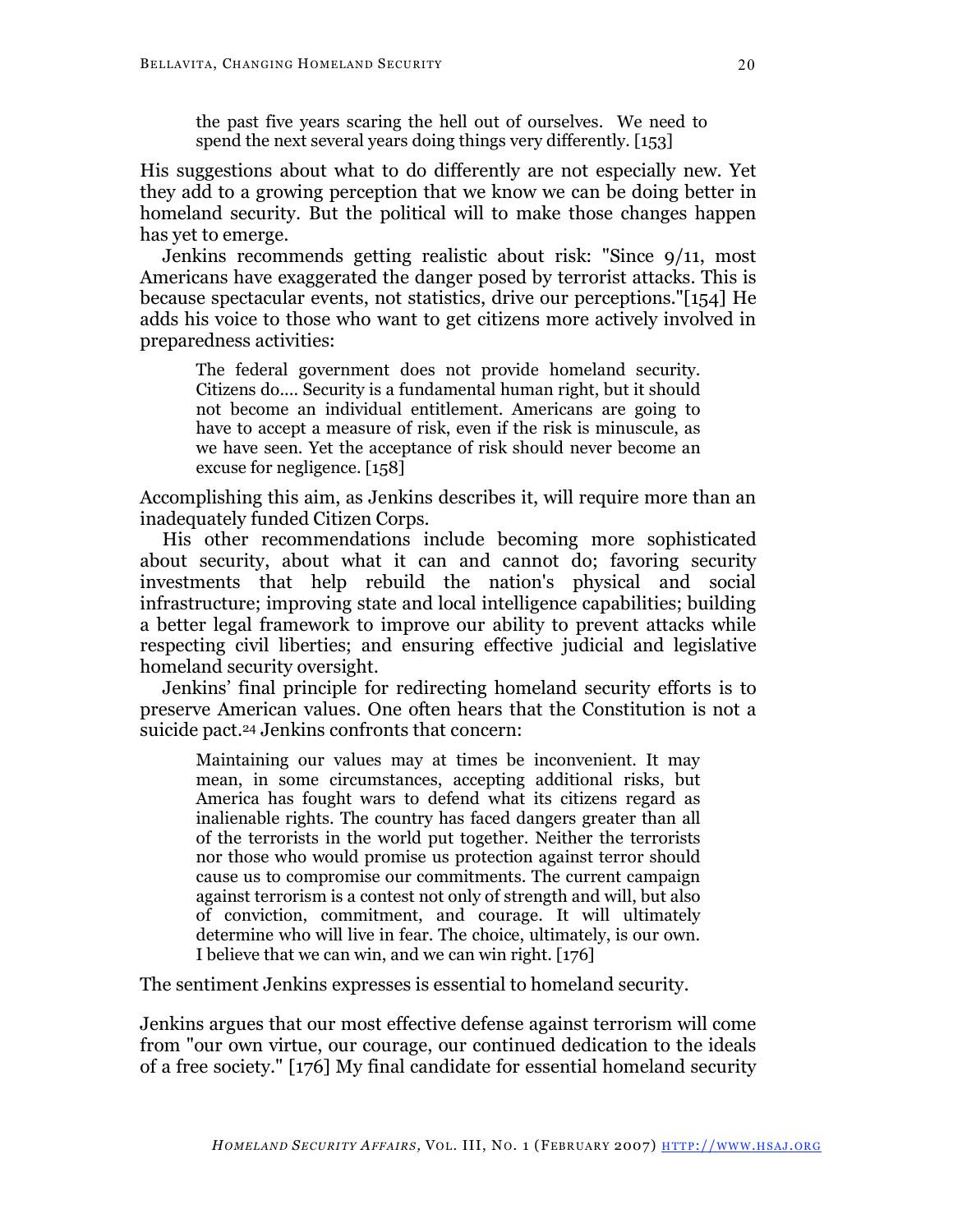# work is a trinitarian reminder of what those ideals are: *The Declaration of Independence, The Articles of Confederation,* **and** *The Constitution of the United States of America.*

The *Declaration of Independence* asserts, without providing footnotes, citations or other supporting evidence, that certain truths are self-evident: "that all Men are created equal, that they are endowed by their Creator with certain unalienable Rights, that among these are Life, Liberty, and the Pursuit of Happiness – That to secure these rights Governments are instituted among Men.... " But when government "becomes destructive of these Ends, it is the Right of the People to alter or to abolish it, and to institute new Government, laying its Foundation on such Principles, and organizing its Powers in such Form, as to them shall seem most likely to effect their Safety and Happiness."

Our nation's roots spring from a revolution against illegitimate authority. But we have come a long way from Patrick Henry's "Give me liberty or give me death" to the unquestioning acceptance of "You are required to remove your shoes before you enter the walk-through metal detector."25

The *Declaration* reminds us that government's authority is derived from the consent of the governed. Governments take silence as consent. More people voted in 2006 for *American Idol* than have ever voted for a president.26 The right combination of issue, incident, fear, and demagogue could radically alter the kind of nation we pass on to our children. If we perceive our safety is in jeopardy, we can change our laws. The rapid passage of the 300 plus page USA PATRIOT Act in 2001 – signed six weeks after the 9/11 attacks – demonstrated government can act quickly, more quickly than the Founders envisioned. New laws can enshrine new "self-evident" values.

I included the *Articles of Confederation And Perpetual Union* as a fundamental homeland security document because it reminds us that we did not get it right the first time we tried to form a government. We can make, acknowledge, and correct error.

The *Articles* were written during the war in 1776, adopted in 1777, and ratified by the states in 1781. This pact of Perpetual Union did not attend to the practical realities of financing and administering a nation. Instead of continually trying to modify the *Articles* until they got it right, the Founders had the political courage to start over again. The *Articles of Confederation* remind us that we should not exclude the possibility of rethinking, as a nation, how we approach homeland security. There are strong arguments to be made that the practice of homeland security is unnecessarily large and overly complex for the actual task we face. According to that perspective, expenditures are precariously out of balance with the threat. Our current confederation of homeland security activities risk – as bin Laden predicted in his October 2004 videotape – "continuing this policy in bleeding America to the point of bankruptcy." <sup>27</sup>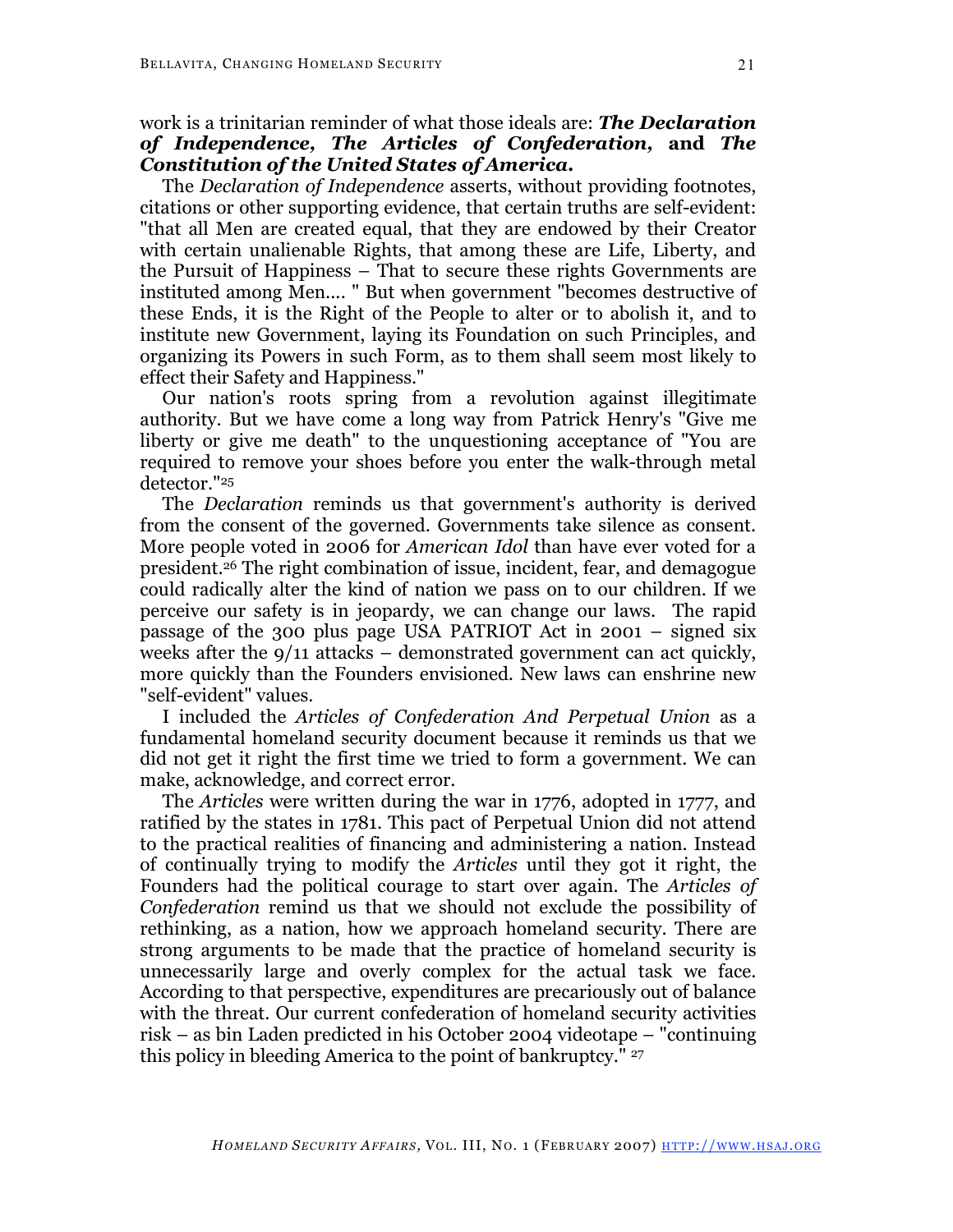The *Constitution of the United States* – and the more than 200 year history of interpreting that document  $-$  is, and ought to provide, the foundational understanding of what it means to participate in this nation. Samuel Adams wrote:

The liberties of our country, the freedoms of our civil Constitution are worth defending at all hazards; it is our duty to defend them against all attacks. We have received them as a fair inheritance from our worthy ancestors. They purchased them for us with toil and danger and expense of treasure and blood. It will bring a mark of everlasting infamy on the present generation – enlightened as it is – if we should suffer them to be wrested from us by violence without a struggle, or to be cheated out of them by the artifices of designing men.

The *Constitution* reminds us that our continually emerging, perpetually incomplete, task is to form a more perfect union, establish justice, insure domestic tranquility, provide for the common defense, promote the general welfare, and secure the blessings of liberty. Those are essential principles around which to secure the American homeland.

*Christopher Bellavita teaches at the Naval Postgraduate School in Monterey, California. An instructor with twenty years experience in security planning and operations, he serves as the director of academic programs for the Center for Homeland Defense and Security. He received his PhD from the University of California, Berkeley.*

<sup>8</sup> Ibid., 4.

<sup>1</sup> National Commission on Terrorist Attacks Upon the United States, *The Final Report of the National Commission on Terrorist Attacks Upon the United States: 9/11 Commission Report* (New York, NY: Barnes & Noble Publishing, Inc., 2004).

<sup>2</sup> In 1973 the report on the prison uprising at the Attica State Correctional Facility in upstate New York was one of the award finalists. Neither report won.

<sup>3</sup> Richard A. Posner, "The 9/11 Report: A Dissent," *New York Times*, August 29, 2004.

<sup>4</sup> Department of Homeland Security, *National Strategy for Homeland Security* (Washington, DC: U.S. Government Printing Office, 2002).

<sup>5</sup> Henry Mintzberg, Joseph Lampel, and Bruce Ahlstrand, *Strategy Safari: A Guided Tour through the Wilds of Strategic Management* (New York, NY: Free Press, 1998).

<sup>6</sup> Christopher Bellavita, "Changing Homeland Security: Shape Patterns, Not Programs," *Homeland Security Affairs* II, no. 3 (October 2006): 1, http://www.hsaj.org/?article=2.3.5.

<sup>7</sup> Richard A. Falkenrath,"Homeland Security: The White House Plan Explained and Examined," Paper presented at the Brookings Forum, The Brookings Institution, September 4, 2002, 6.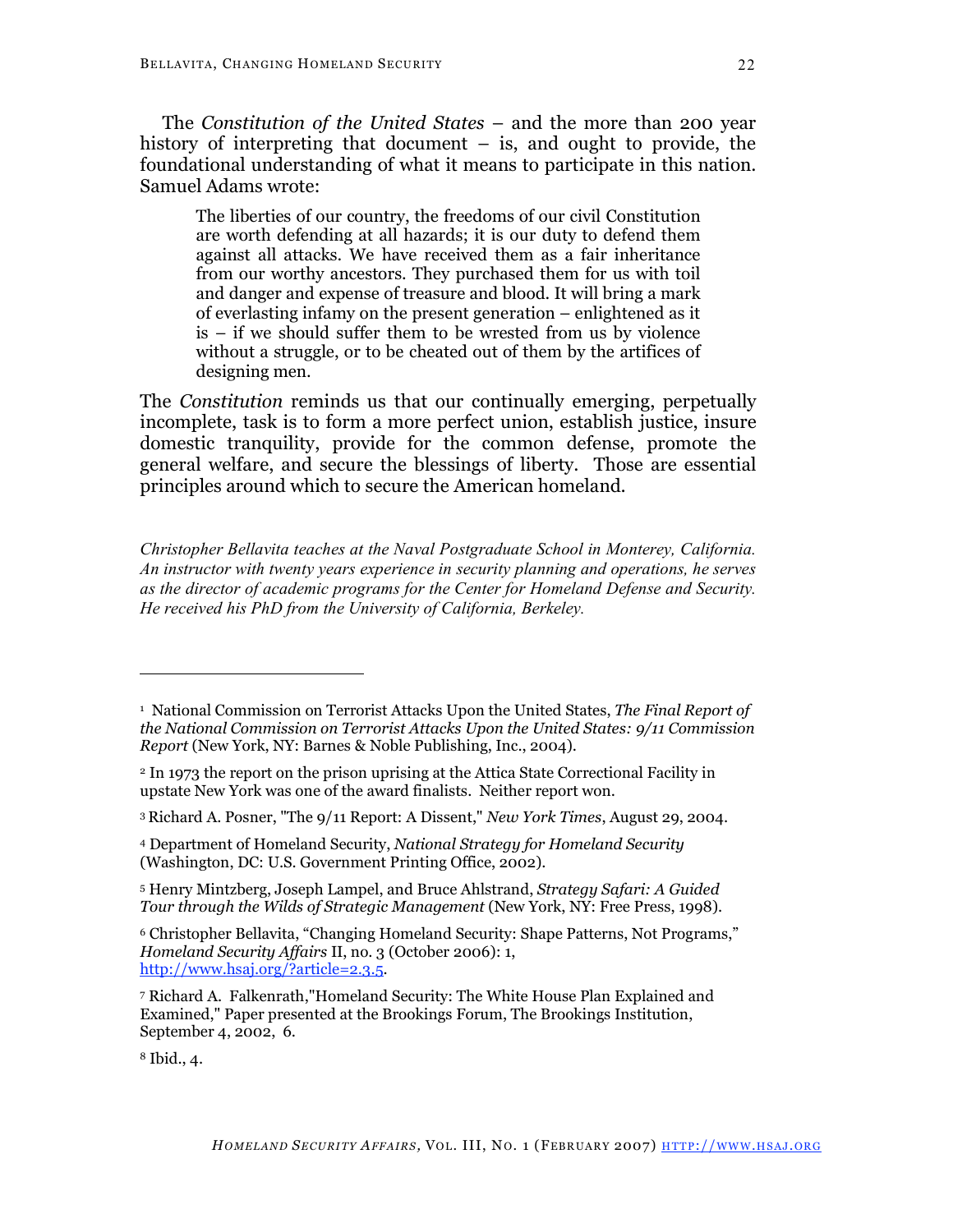<sup>9</sup> Colin S. Gray,"Why Strategy Is Difficult," *Joint Forces Quarterly* (1999), 9.

<sup>10</sup> Falkenrath, "The White House Plan*,*" 4.

 $\overline{a}$ 

<sup>11</sup> Steven Brill, *After: How America Confronted the September 12th Era* (New York, NY: Simon & Schuster, 2003).

<sup>12</sup> Author's conversation with Mr. Darrell Darnell, June 2004.

<sup>13</sup> Robert Jervis, *Perception and Misperception in International Politics* (Princeton, NJ: Princeton University Press), 275; as quoted in John Mueller, *Overblown: How Politicians and the Terrorism Industry Inflate National Security Threats, and Why We Believe Them* (New York, NY: Free Press, 2006), 9.

<sup>14</sup> Michael Scheuer, *Imperial Hubris* (Dulles, VA: Brassey's Inc., 2004).

<sup>15</sup> Stephen Flynn, *America the Vulnerable: How Our Government Is Failing to Protect Us from Terrorism* (New York, NY: HarperCollins, 2004).

<sup>16</sup> Stephen Flynn, *The Edge of Disaster* (New York, NY: Random House, 2007).

<sup>17</sup> Flynn, *American the Vulnerable*, 145ff

<sup>18</sup> Mark A. Sauter and James Jay Carafano, *Homeland Security: A Complete Guide to Understanding, Preventing, and Surviving Terrorism* (New York, NY: McGraw-Hill, 2005).

<sup>19</sup> Craig Baldwin, Larry Irons, and Philip J. Palin, *Catastrophe Preparation and Prevention for Law Enforcement Professionals* (New York, NY: McGraw Hill, 2008).

<sup>20</sup> U.S. Department of Homeland Security, *Preparedness Guidelines for Homeland Security* (Washington, DC: Office for Domestic Preparedness, June 2003).

<sup>21</sup> Ian S. Lustick, *Trapped in the War on Terror* (Philadelphia, PA: University of Pennsylvania Press, 2006).

<sup>22</sup> John Mueller, *Overblown: How Politicians and the Terrorism Industry Inflate National Security Threats, and Why We Believe Them* ( New York, NY: Free Press, 2006). Lustick's and Mueller's point was illustrated recently in Dan Eggen, "Justice Dept. Statistics On Terrorism Faulted; Most Numbers Inaccurate, Audit Shows," *Washington Post,* February 21, 2007, Page A08. http://www.washingtonpost.com/wpdyn/content/article/2007/02/20/AR2007022001566.html

<sup>23</sup> Brian Michael Jenkins, *Unconquerable Nation: Knowing Our Enemy; Strengthening Ourselves* (Santa Monica, CA: RAND, 2006).

<sup>24</sup> "This Court has gone far toward accepting the doctrine that civil liberty means the removal of all restraints from these crowds and that all local attempts to maintain order are impairments of the liberty of the citizen. The choice is not between order and liberty. It is between liberty with order and anarchy without either. There is danger that, if the Court does not temper its doctrinaire logic with a little practical wisdom, it will convert the constitutional Bill of Rights into a suicide pact."

http://caselaw.lp.findlaw.com/scripts/getcase.pl?court=US&vol=337&invol=1 (Terminiello v. City of Chicago). For an analysis of how this phrase has been used see David Corn, "The 'Suicide Pact' Mystery: Who coined the phrase? Justice Goldberg or Justice Jackson?" January 4, 2002, http://www.slate.com/id/2060342/.

<sup>25</sup> http://www.tsa.gov/travelers/airtravel/assistant/shoe\_screening.shtm